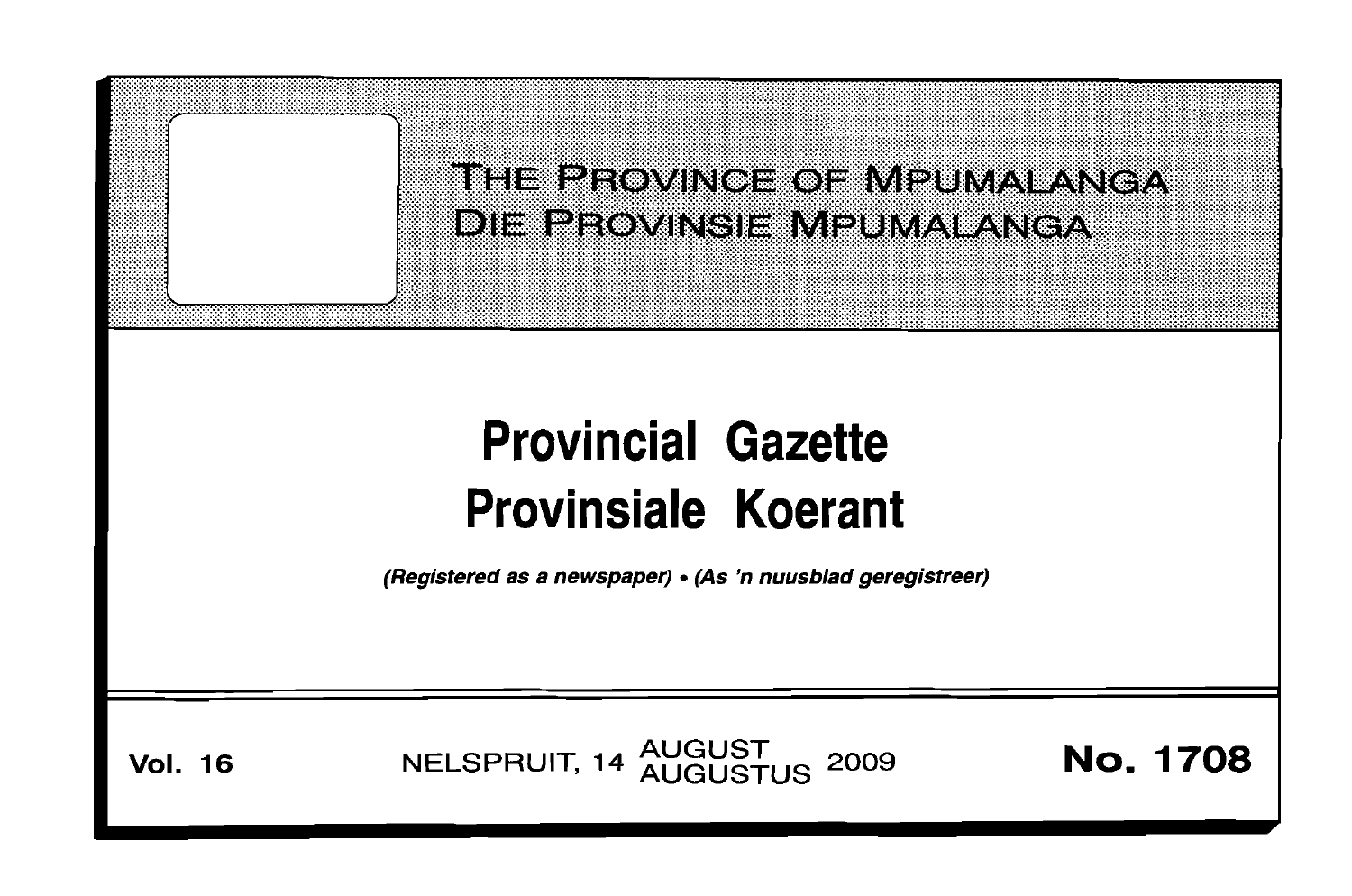# **CONTENTS • INHOUD**

*Page Gazette* No. No.

## **GENERAL NOTICES' ALGEMENE KENNISGEWINGS**

| 219 |                                                                                                                     | 8  | 1708 |
|-----|---------------------------------------------------------------------------------------------------------------------|----|------|
| 219 |                                                                                                                     | 8  | 1708 |
| 220 |                                                                                                                     |    | 1708 |
| 220 |                                                                                                                     | 9  | 1708 |
| 221 |                                                                                                                     | 9  | 1708 |
| 221 |                                                                                                                     | 9  | 1708 |
| 242 | Development Facilitation Act (67/1995): Establishment of land development area: Farm Sterkstroom 118                | 15 | 1708 |
| 245 |                                                                                                                     | 10 | 1708 |
| 245 |                                                                                                                     | 10 | 1708 |
| 246 | Town-planning and Townships Ordinance (15/1986): Steve Tshwete Amendment Scheme 352                                 | 10 | 1708 |
| 246 |                                                                                                                     | 11 | 1708 |
| 247 |                                                                                                                     | 11 | 1708 |
| 247 |                                                                                                                     | 11 | 1708 |
| 248 |                                                                                                                     | 12 | 1708 |
| 248 |                                                                                                                     | 12 | 1708 |
| 249 |                                                                                                                     | 12 | 1708 |
| 249 |                                                                                                                     | 13 | 1708 |
| 250 |                                                                                                                     | 13 | 1708 |
| 250 |                                                                                                                     | 13 | 1708 |
| 251 |                                                                                                                     | 14 | 1708 |
| 251 |                                                                                                                     | 14 | 1708 |
| 252 | Development Facilitation Act (67/1995): Land development application: Portion 1, Coulter 391 JU, Portion 7, Coulter | 17 | 1708 |
|     | LOOM AUTUORITY NOTICE. BLAACUVE BEGTUURCVEMMOOFMING                                                                 |    |      |

# **LOCAL AUTHORITY NOTICE· PLAASLIKE BESTUURSKENNISGEWING**

| 180 Local Government Ordinance (17/1939): Steve Tshwete Local Municipality: Permanent closure and alienation: |      |
|---------------------------------------------------------------------------------------------------------------|------|
|                                                                                                               | 1708 |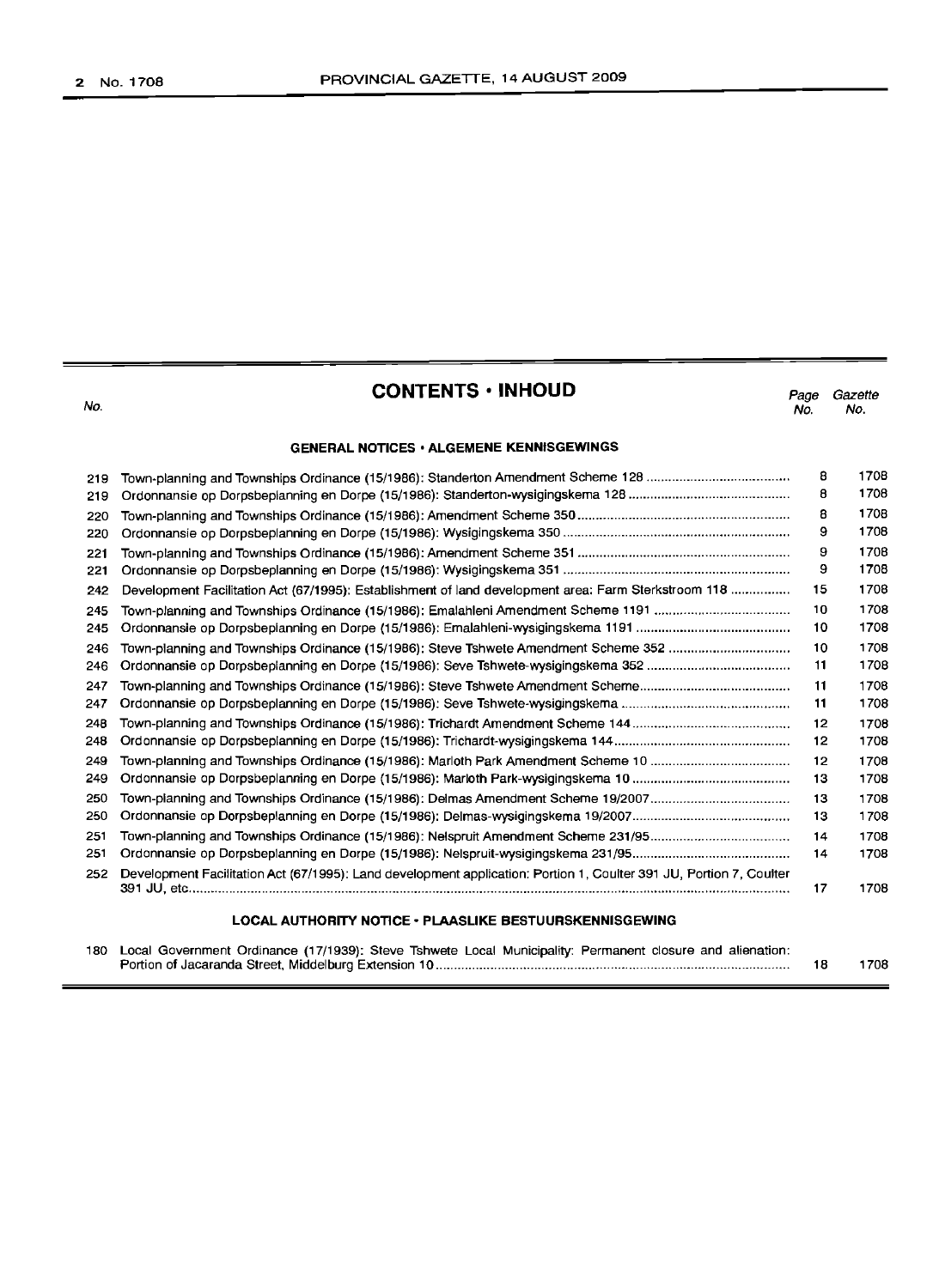| <b>IMPORTANT NOTICE</b>                                                                                                                                            |  |  |  |  |  |
|--------------------------------------------------------------------------------------------------------------------------------------------------------------------|--|--|--|--|--|
| The                                                                                                                                                                |  |  |  |  |  |
| <b>Mpumalanga Province Provincial Gazette Function</b>                                                                                                             |  |  |  |  |  |
| will be transferred to the                                                                                                                                         |  |  |  |  |  |
| <b>Government Printer in Pretoria</b>                                                                                                                              |  |  |  |  |  |
| as from 1 April 2005                                                                                                                                               |  |  |  |  |  |
| <b>NEW PARTICULARS ARE AS FOLLOWS:</b>                                                                                                                             |  |  |  |  |  |
| <b>Physical address:</b><br><b>Postal address:</b>                                                                                                                 |  |  |  |  |  |
| <b>Government Printing Works</b><br>Private Bag X85<br>149 Bosman Street<br>Pretoria<br>Pretoria<br>0001                                                           |  |  |  |  |  |
| <b>New contact persons:</b> Louise Fourie Tel.: (012) 334-4686<br>Mrs H. Wolmarans Tel.: (012) 334-4591                                                            |  |  |  |  |  |
| Fax number: (012) 323-8805                                                                                                                                         |  |  |  |  |  |
| E-mail address: hester.wolmarans@gpw.gov.za<br>louise.fourie@gpw.gov.za                                                                                            |  |  |  |  |  |
| <b>Contact persons for subscribers:</b>                                                                                                                            |  |  |  |  |  |
| Mrs S. M. Milanzi Tel.: (012) 334-4734                                                                                                                             |  |  |  |  |  |
| Mrs J. Wehmeyer Tel.: (012) 334-4753<br>Fax.: (012) 323-9574                                                                                                       |  |  |  |  |  |
| This phase-in period is to commence from 18 March 2005 (suggest date of advert)<br>and notice cornes into operation as from 1 April 2005.                          |  |  |  |  |  |
| Subscribers and all other stakeholders are advised to send their advertisements<br>directly to the Government Printing Works, two weeks before the 1st April 2005. |  |  |  |  |  |
| In future, adverts have to be paid in advance<br>before being published in the Gazette.                                                                            |  |  |  |  |  |
| <b>AWIE VAN ZYL</b><br><b>Advertising Manager</b>                                                                                                                  |  |  |  |  |  |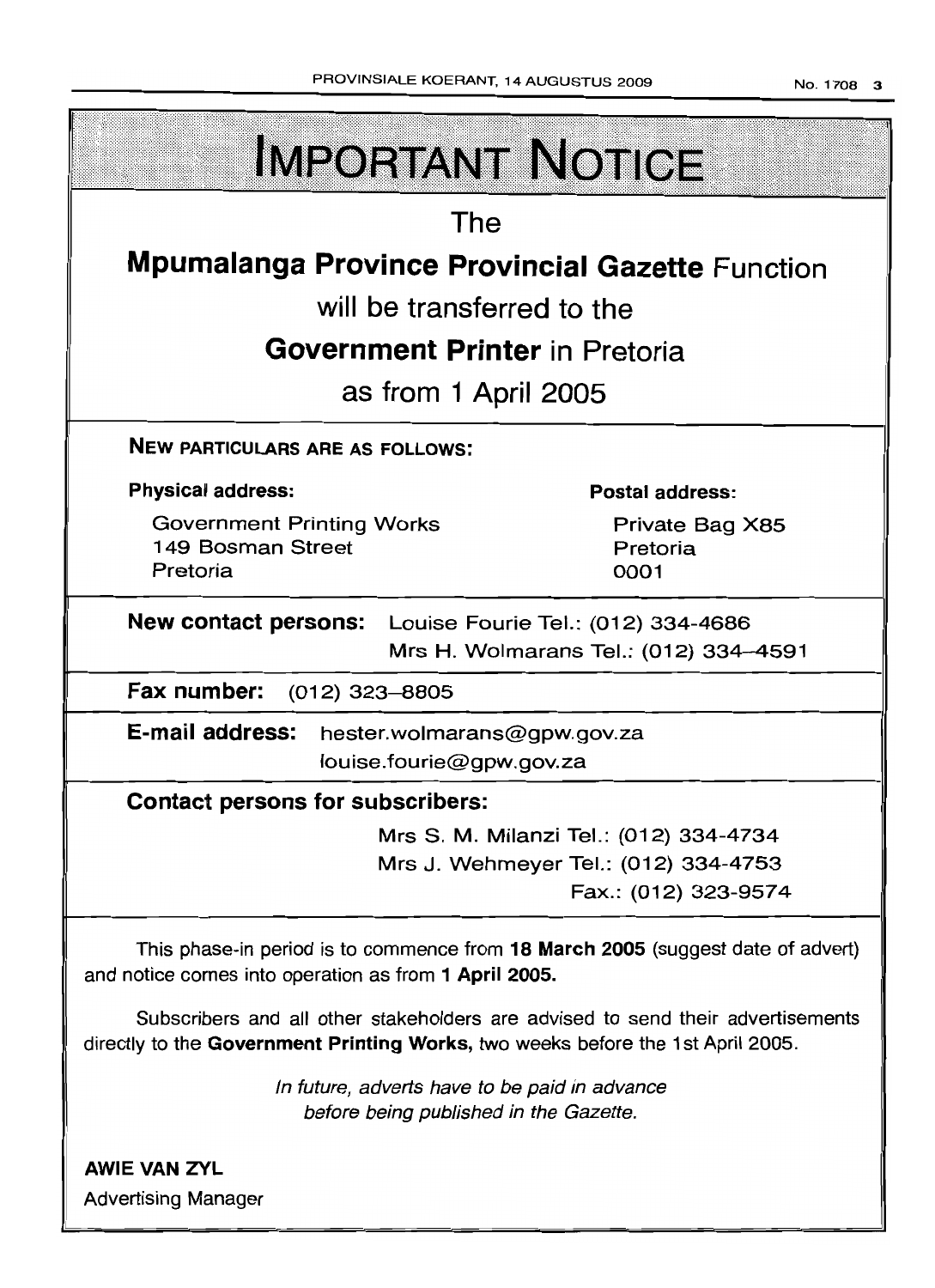IT IS THE CLIENTS RESPONSIBILITY TO ENSURE THAT THE CORRECT AMOUNT IS PAID AT THE CASHIER OR DEPOSITED INTO THE GOVERNMENT PRINTING WORKS BANK ACCOUNT AND ALSO THAT THE REQUISITION/COVERING LETTER TOGETHER WITH THE ADVERTISEMENTS AND THE PROOF OF DEPOSIT REACHES THE GOVERNMENT PRINTING WORKS IN TIME FOR INSERTION IN THE PROVINCIAL GAZETTE.

**No ADVERTISEMENTS WILL BE PLACED WITHOUT PRIOR PROOF OF PRE-PAYMENT.**

1/4 page **R 187.37** Letter Type: Arial Size: 10 Line Spacing: At: Exactly 11pt 1/4 page **R 374.75** Letter Type: Arial Size: 10 Line Spacing: At: Exactly 11pt **A PRICE INCREASE OF 8,5% WILL BE**<br> **EFFECTIVE ON**<br> **EFFECTIVE ON ALL TARIFFS FROM 1** MAY 2008 1/4 page **R 562.13** Letter Type: Arial Size: 10 Line Spacing: At: Exactly 11 pt 1/4 page R **749.50** Letter Type: Arial Size: 10 Line Spacing: At:

SUBSCRIPTION: R 163,35 PER YEAR / R 749.50 PER PAGE = 25cM = R 30,00

Exactly 11 pt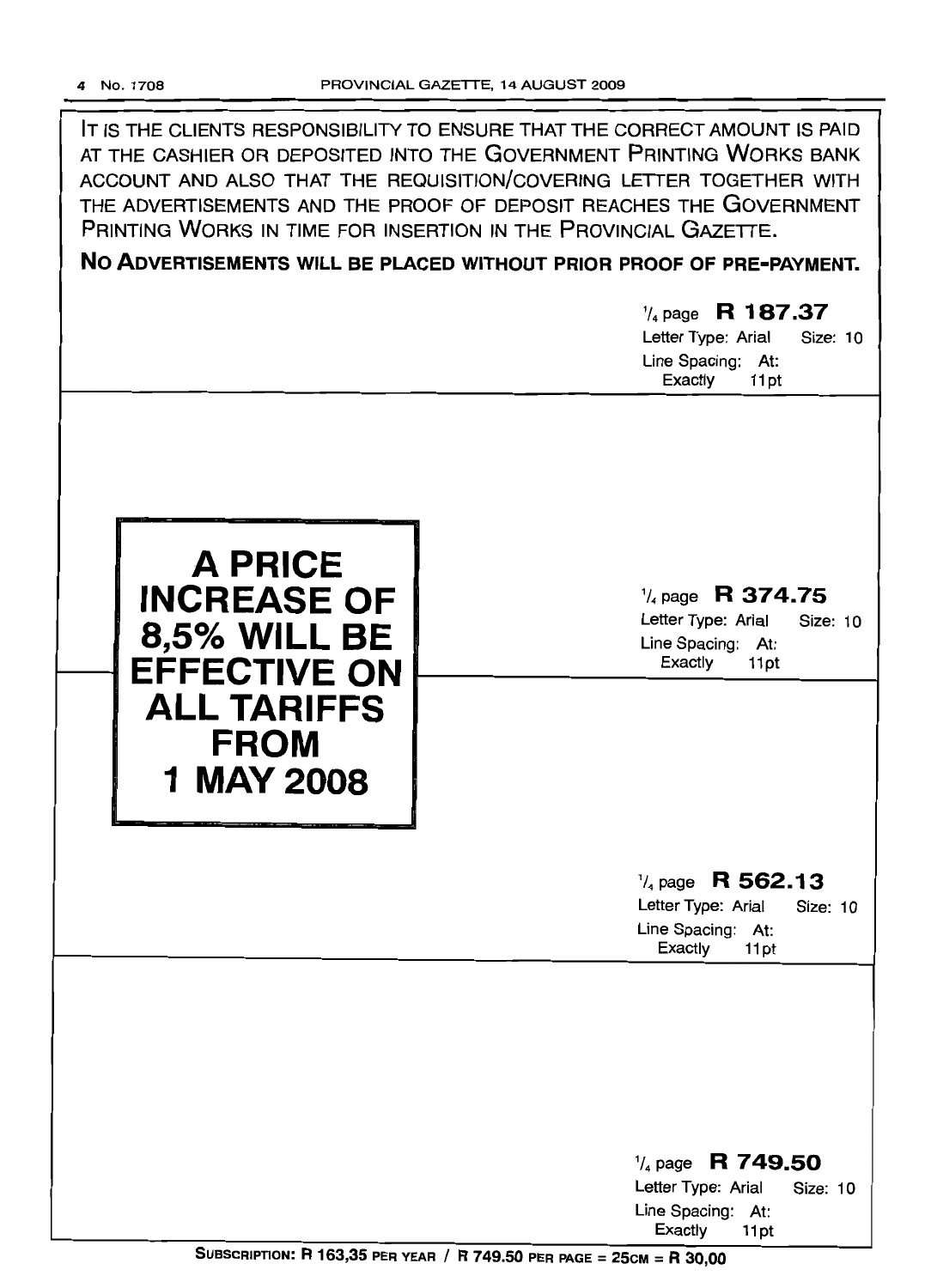

section or under any heading other than the section or heading stipulated by the advertiser;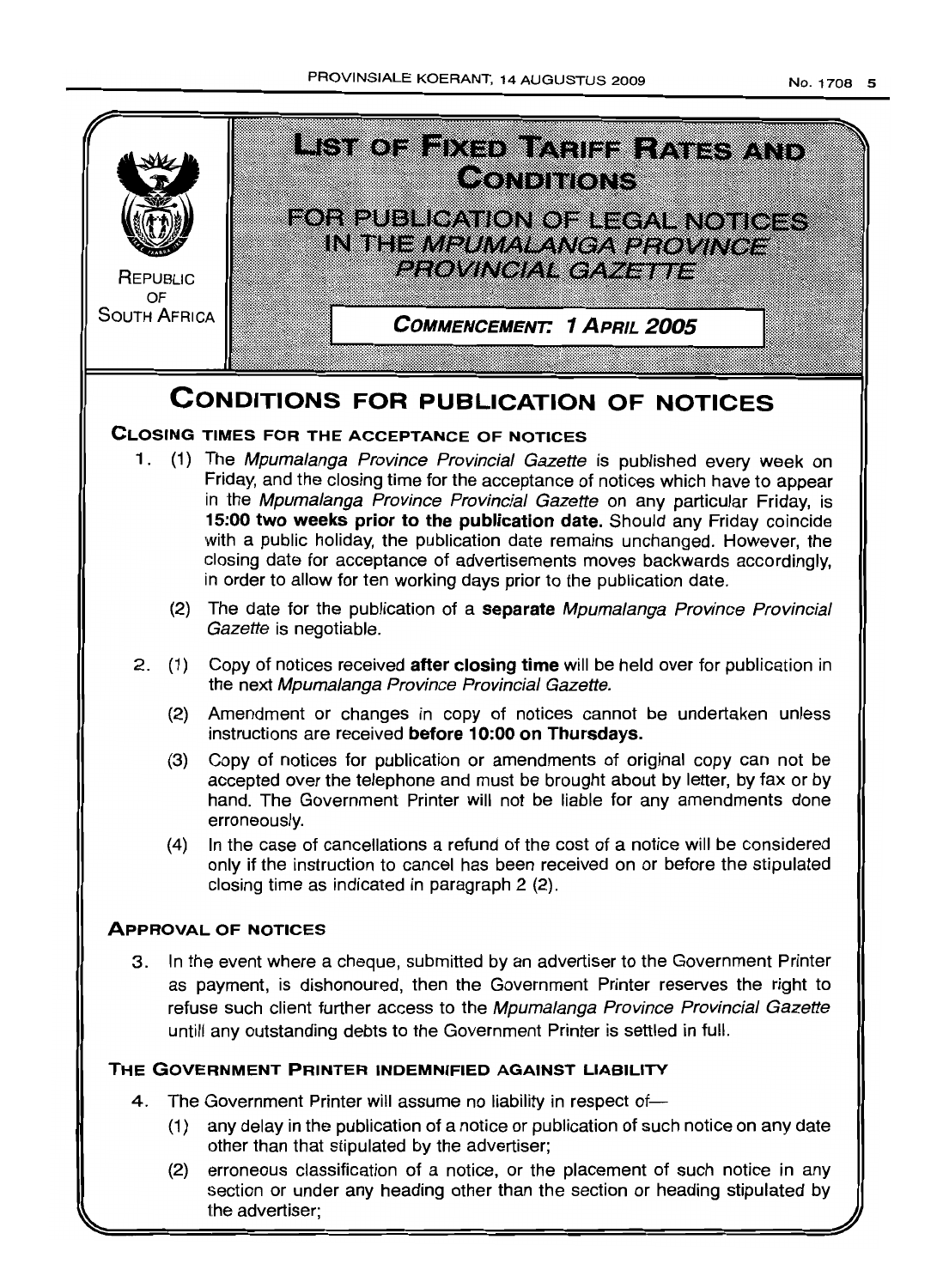(3) any editing, revision, omission, typographical errors or errors resulting from faint or indistinct copy.

## LIABILITY OF ADVERTISER

5. Advertisers will be held liable for any compensation and costs arising from any action which may be instituted against the Government Printer in consequence of the publication of any notice.

# **COPY**

- 6. Copy of notices must be typed on one side of the paper only and may not constitute part of any covering letter or document.
- 7. At the top of any copy, and set well apart from the notice, the following must be stated:

Where applicable

- (1) The heading under which the notice is to appear.
- (2) The cost of publication applicable to the notice, in accordance with the 'Word Count Table".

## PAYMENT OF COST

- 9. With effect from 1 April 2005 no notice will be accepted for publication unless the cost of the insertion(s) is prepaid in CASH or by CHEQUE or POSTAL ORDERS. It can be arranged that money can be paid into the banking account of the Government Printer, in which case the deposit slip accompanies the advertisement before publication thereof.
- 10. (1) The cost of a notice must be calculated by the advertiser in accordance with the word count table.
	- (2) Where there is any doubt about the cost of publication of a notice, and in the case of copy, an enquiry, accompanied by the relevant copy, should be addressed to the Advertising Section, Government Printing Works, Private Bag X85, Pretoria, 0001 [Fax: (012) 323-8805], before publication.
- 11. Overpayment resulting from miscalculation on the part of the advertiser of the cost of publication of a notice will not be refunded, unless the advertiser furnishes adequate reasons why such miscalculation occurred. In the event of underpayments, the difference will be recovered from the advertiser, and the notice(s) will not be published until such time as the full cost of such publication has been duly paid in cash or by cheque or postal orders, or into the banking account.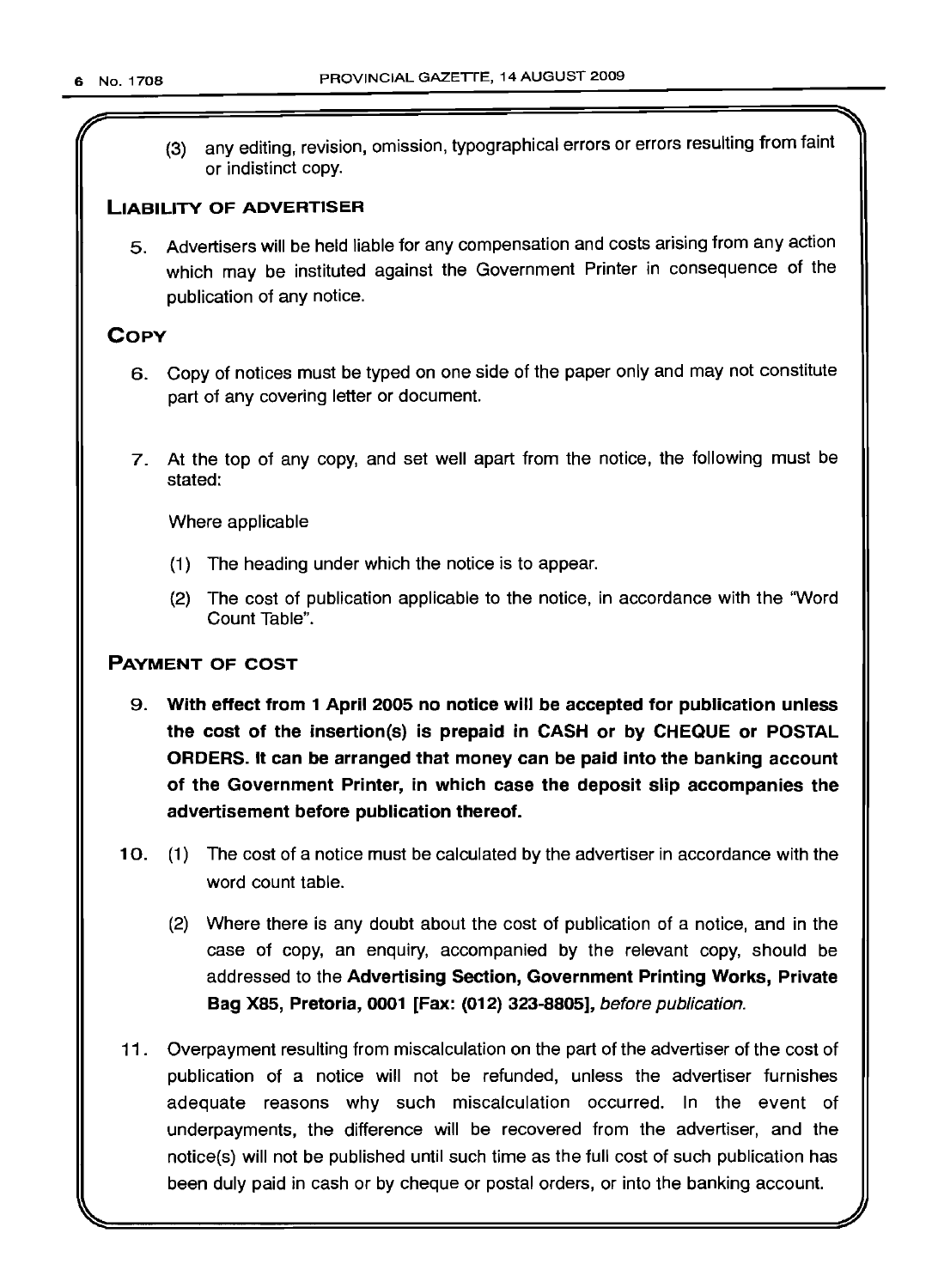- 12. In the event of a notice being cancelled, a refund will be made only if no cost regarding the placing of the notice has been incurred by the Government Printing Works.
- 13. The Government Printer reserves the right to levy an additional charge in cases where notices, the cost of which has been calculated in accordance with the Word Count Table, are subsequently found to be excessively lengthy or to contain overmuch or complicated tabulation.

## PROOF OF PUBLICATION

r

14. Copies of the Mpumalanga Province Provincial Gazette which may be required as proof of publication, may be ordered from the Government Printer at the ruling price. The Government Printer will assume no liability for any failure to post such Mpumalanga Province Provincial Gazette(s) or for any delay in despatching it/them.

# **GOVERNMENT PRINTERS BANK ACCOUNT PARTICULARS**

Bank: ABSA

BOSMAN STREET

Account No.: 4057114016

Branch code: 632005

Reference No.: 00000047

Fax No.: (012) 323 8805

# Enquiries:

| Mrs. L. Fourie    | Tel.: (012) 334-4686 |
|-------------------|----------------------|
| Mrs. H. Wolmarans | Tel.: (012) 334-4591 |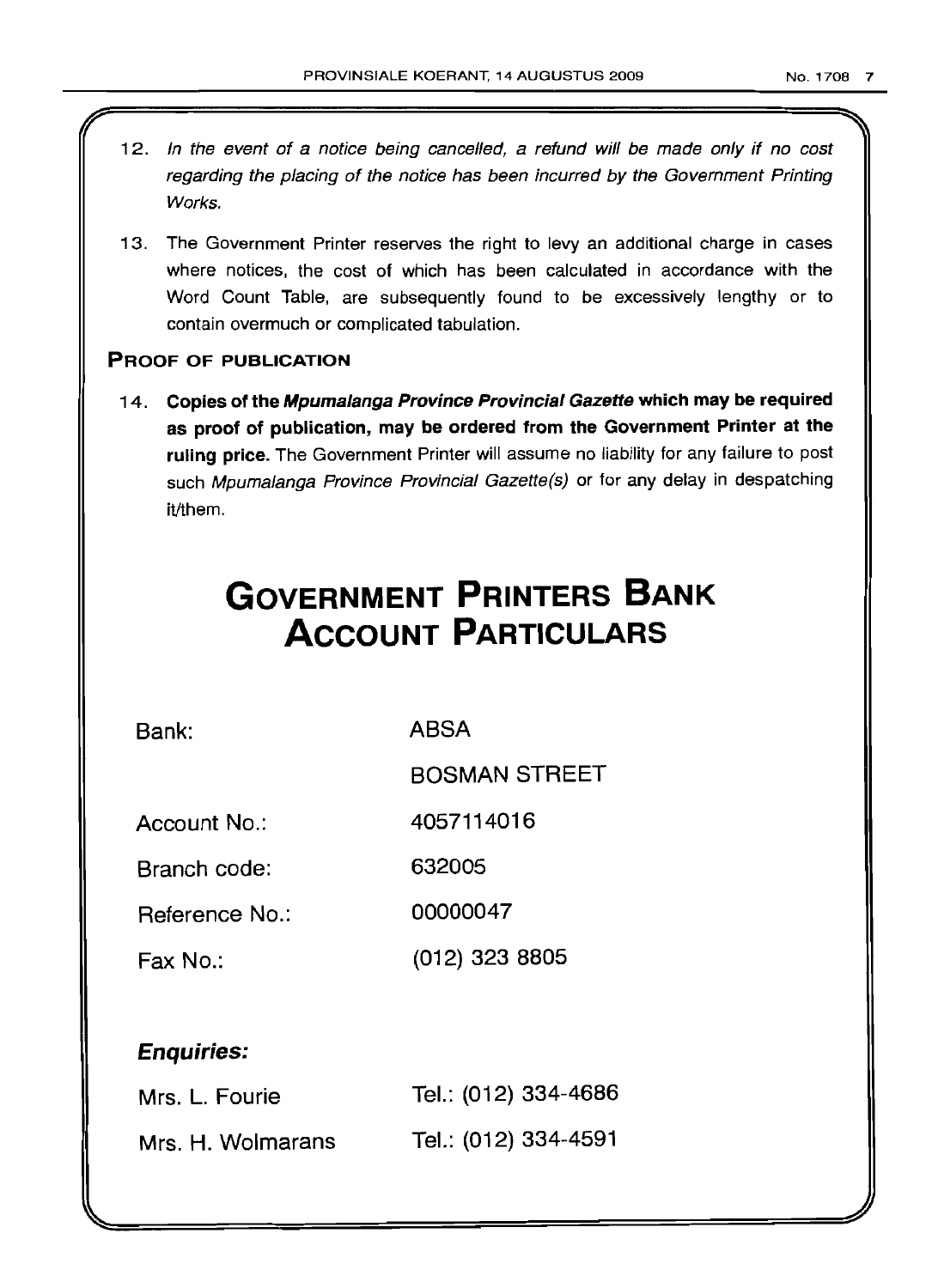# GENERAL NOTICES • ALGEMENE KENNISGEWINGS

## NOTICE 219 OF 2009

NOTICE OF APPLICATION FOR AMENDMENT OF TOWN-PLANNING SCHEME IN TERMS OF SECTION 56 (1) (b) (i) OF THE TOWN-PLANNING AND TOWNSHIPS ORDINANCE, 1986 (ORDINANCE 15 OF 1986)

## STANDERTON AMENDMENT SCHEME 128

I, G. Nel, being the authorized agent of the owner of Stand 295/2, Standerton, hereby give notice in terms of section 56 (1) (b) (i) of the Town-planning and Townships Ordinance, 1986, that I have applied to the Lekwa Local Municipality for the amendment of the town-planning scheme known as the Standerton Town-planning Scheme, 1995, by the rezoning of the abovementioned property situated at 21A Schwickard Street, from "Residential 1" to "Institution" for educational purposes.

Particulars of the application will lie open for inspection during normal office hours at the office of the Lekwa Council, Standerton, for a period of 28 days from 24 July 2009.

Objections to or representations in respect of the application must be lodged with or made in writing to the Municipal Manager, Lekwa Municipality at P.O. Box 66, Standerton, 2430, within a period of 28 days from 24 July 2009.

#### KENNISGEWING 219 VAN 2009

**• •**

KENNISGEWING VAN AANSOEK OM WYSIGING VAN DORPSBEPLANNINGSKEMA INGEVOLGE ARTIKEL 56 (1) (b) (i) VAN DIE ORDONNANSIE OP DORPSBEPLANNING EN DORPE, 1986 (ORDONNANSIE 15 VAN 1986)

#### STANDERTON-WYSIGINGSKEMA 128

Ek, G. Nel, synde die agent van die eienaar van Erf 295/2, Standerton, gee hiermee ingevolge artikel 56 (1) (b) (i) van die Ordonnansie op Dorpsbeplanning en Dorpe, 1986, kennis dat ek by die Lekwa Plaaslike Munisipaliteit aansoek gedoen het om die wysiging van die skema bekend as die Standerton-dorpsbeplanningskema, 1995, deur die hersonering van die bogenoemde eiendom gelee te Schwickardstraat 21A, vanaf "Residensieel 1" na "Inrigting" vir 'n plek van onderrig.

Besonderhede van die aansoek Iê ter insae gedurende normale kantoorure by die kantoor van die Lekwa Plaaslike Munisipaliteit, Standerton, vir 'n tydperk van 28 dae vanaf 24 Julie 2009.

Besware teen of vertoe ten opsigte van die aansoek moet binne 'n tydperk van 28 dae vanaf 24 Julie 2009 skriftelik by die Munisipale Bestuurder, Lekwa Munisipaliteit, Posbus 66, Standerton, 2430, ingedien of gerig word.

 $7 - 14$ 

## NOTICE 220 OF 2009

SCHEDULE 8

[Regulation 11 (2)]

NOTICE OF APPLICATION FOR AMENDMENT OF TOWN-PLANNING SCHEME IN TERMS OF SECTION 56 (1) (b) (i) OF THE TOWN-PLANNING AND TOWNSHIPS ORDINANCE, 1986 (ORDINANCE 15 OF 1986)

## AMENDMENT SCHEME 350

I, Johannes Jacobus Meiring, being the authorized agent of the owner of Remainder of Erf 265, Township of Middelburg, hereby give notice in terms of section 56 (1) (b) (i) of the Town-planning and Townships Ordinance, that I have applied to the Steve Tshwete Local Municipality for the amendment of the town-planning scheme known as Steve Tshwete Town-planning Scheme, 2004, by the rezoning of the property described above, situated on Voortrekker Street, from "Business 4" to "Business 4" with amended conditions.

Particulars of the application will lie for inspection during normal office hours at the office of the Town Secretary, Room C314, Municipal Building, Middelburg, for a period of 28 days from 7 August 2009.

Objections to or representations in respect of the application must be lodged with or made in writing to the Secretary at the above address or at PO Box 14, Middelburg, 1050, within a period of 28 days from 7 August 2009.

Address of agent: Johan Meiring, Professional Land Surveyor, P O Box 442, Middelburg, 1050.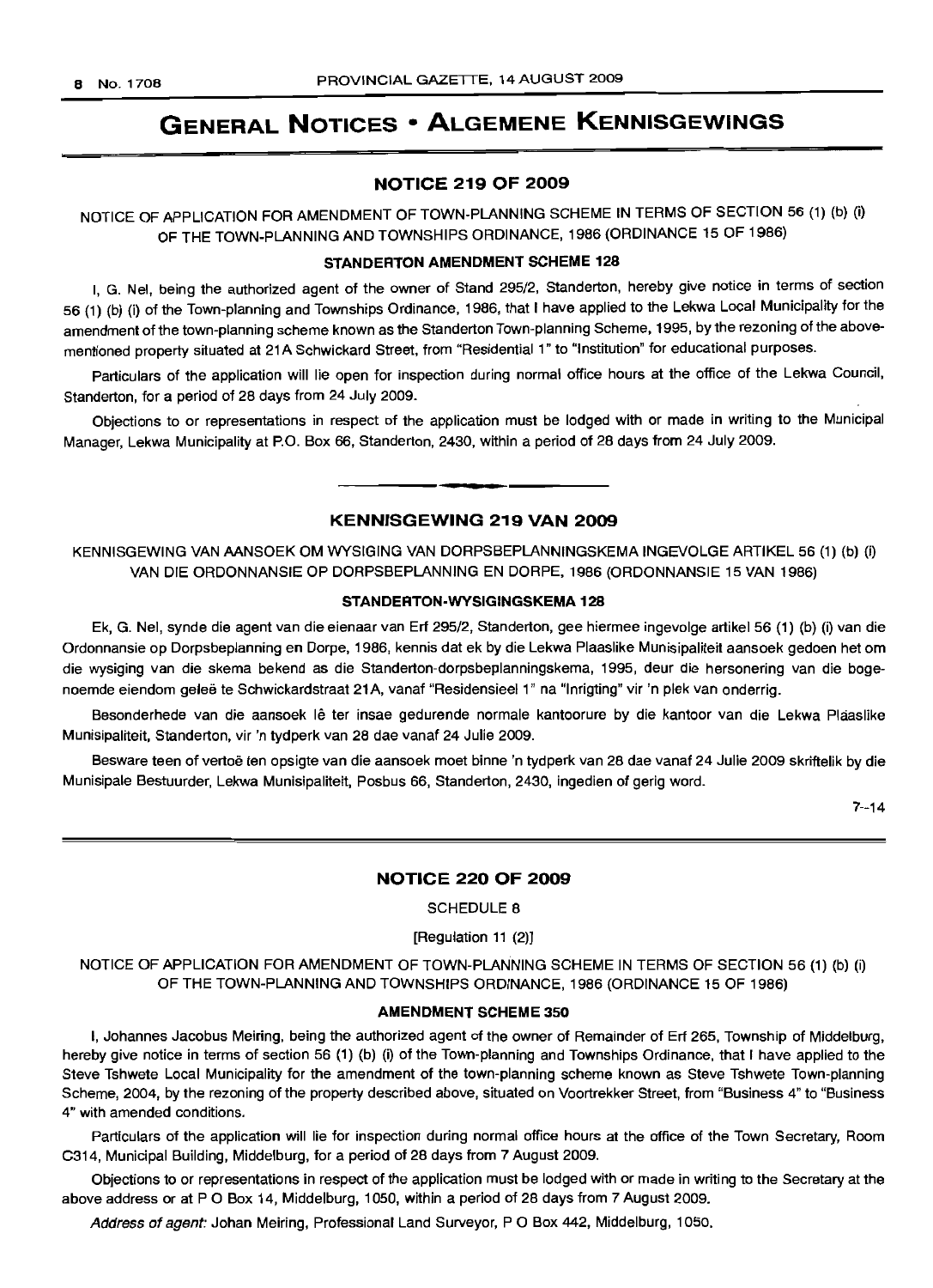## **KENNISGEWING 220 VAN 2009**

BYLAE 8

[Regulasie 11 (2»)

KENNISGEWING VAN AANSOEK OM WYSIGING VAN DORPSBEPLANNINGSKEMA INGEVOLGE ARTIKEL 56 (1) (b) (i) VAN DIE ORDONNANSIE OP DORPSBEPLANNING EN DORPE, 1986 (ORDONNANSIE 15 VAN 1986)

## **WYSIGINGSKEMA** 350

E.k, Johannes Jacobus Meiring, synde die gemagtigde agent van die eienaar van Restant van Erf 265, Middelburg Dorp, gee hierrnee ingevolge artikel 56 (1) (b) (i) van die Ordonnansie op Dorpsbeplanning en Dorpe, kennis dat ek by die Steve Tshwete Plaaslike Munisipaliteit aansoek gedoen het om die wysiging van die dorpsbeplanningskema bekend as Steve Tshwete-dorpsbeplanningskema, 2004, deur die hersonering van die eiendom hierbo beskryf, geleë te Voortrekkerstraat van "Besigheid 4" na "Besigheid 4" met gewysigde voorwaardes.

Besonderhede van die aansoek lê ter insae gedurende gewone kantoorure by die kantoor van die Stadsekretaris, Kamer C314, Munisipale Gebou, Middelburg, vir 'n tydperk van 28 dae vanaf 7 Augustus 2009.

Besware of vertoë ten opsigte van die aansoek moet binne 'n tydperk van 28 dae vanaf 7 Augustus 2009 skriftelik by of tot die Sekretaris by bovermelde adres of by Posbus 14, Middelburg, 1050, ingedien of gerig word.

Adres van agent: Johan Meiring, Professionele Landmeter, Posbus 442, Middelburg, 1050.

 $7 - 14$ 

## **NOTICE 221 OF 2009**

SCHEDULE 8

[Regulation 11 (2)]

NOTICE OF APPLICATION FOR AMENDMENT OF TOWN-PLANNING SCHEME IN TERMS OF SECTION 56 (1) (b) (i) OF THE TOWN-PLANNING AND TOWNSHIPS ORDINANCE, 1986 (ORDINANCE 15 OF 1986)

## **AMENDMENT SCHEME** 351

I, Johannes Jacobus Meiring, being the authorized agent of the owner of Portion 1 of Erf 104, Township of Middelburg, hereby give notice in terms of section 56 (1) (b) (i) of the Town-planning and Townships Ordinance, that I have applied to the Steve Tshwete Local Municipality for the amendment of the town-planning scheme known as Steve Tshwete Town-planning Scheme, 2004, by the rezoning of the property described above, situated on Voortrekker Street, from "Residential 1" to "Residential 2".

Particulars of the application will lie for inspection during normal office hours at the office of the Town Secretary, Room C314, Municipal Building, Middelburg, for a period of 28 days from 7 August 2009.

Objections to or representations in respect of the application must be lodged with or made in writing to the Secretary at the above address or at P O Box 14, Middelburg, 1050, within a period of 28 days from 7 August 2009.

Address of agent: Johan Meiring, Professional Land Surveyor, P O Box 442, Middelburg, 1050.

## **KENNISGEWING 221 VAN 2009**

**•**

BYLAE 8

[Regulasie 11 (2)]

KENNISGEWING VAN AANSOEK OM WYSIGING VAN DORPSBEPLANNINGSKEMA INGEVOLGE ARTIKEL 56 (1) (b) (i) VAN DIE ORDONNANSIE OP DORPSBEPLANNING EN DORPE, 1986 (ORDONNANSIE 15 VAN 1986)

#### **WYSIGINGSKEMA** 351

Ek, Johannes Jacobus Meiring, synde die gemagtigde agent van die eienaar van Gedeelte 1 van Erf 104, Middelburg Dorp, gee hiermee ingevolge artikel 56 (1) (b) (i) van die Ordonnansie op Dorpsbeplanning en Dorpe, kennis dat ek by die Steve Tshwete Plaaslike Munisipaliteit aansoek gedoen het om die wysiging van die dorpsbeplanningskema bekend as Steve Tshwete-dorpsbeplanningskema, 2004, deur die hersonering van die eiendom hierbo beskryf, gelee te Voortrekkerstraat van "ResidensieeI1" na "Residensieel 2".

Besonderhede van die aansoek lê ter insae gedurende gewone kantoorure by die kantoor van die Stadssekretaris, Kamer C314, Munisipale Gebou, Middelburg, vir 'n tydperk van 28 dae vanaf 7 Augustus 2009.

Besware of vertoë ten opsigte van die aansoek moet binne 'n tydperk van 28 dae vanaf 7 Augustus 2009 skriftelik by of tot die Sekretaris by bovermelde adres of by Posbus 14, Middelburg, 1050, ingedien of gerig word.

Adres van agent: Johan Meiring, Professionele Landmeter, Posbus 442, Middelburg, 1050.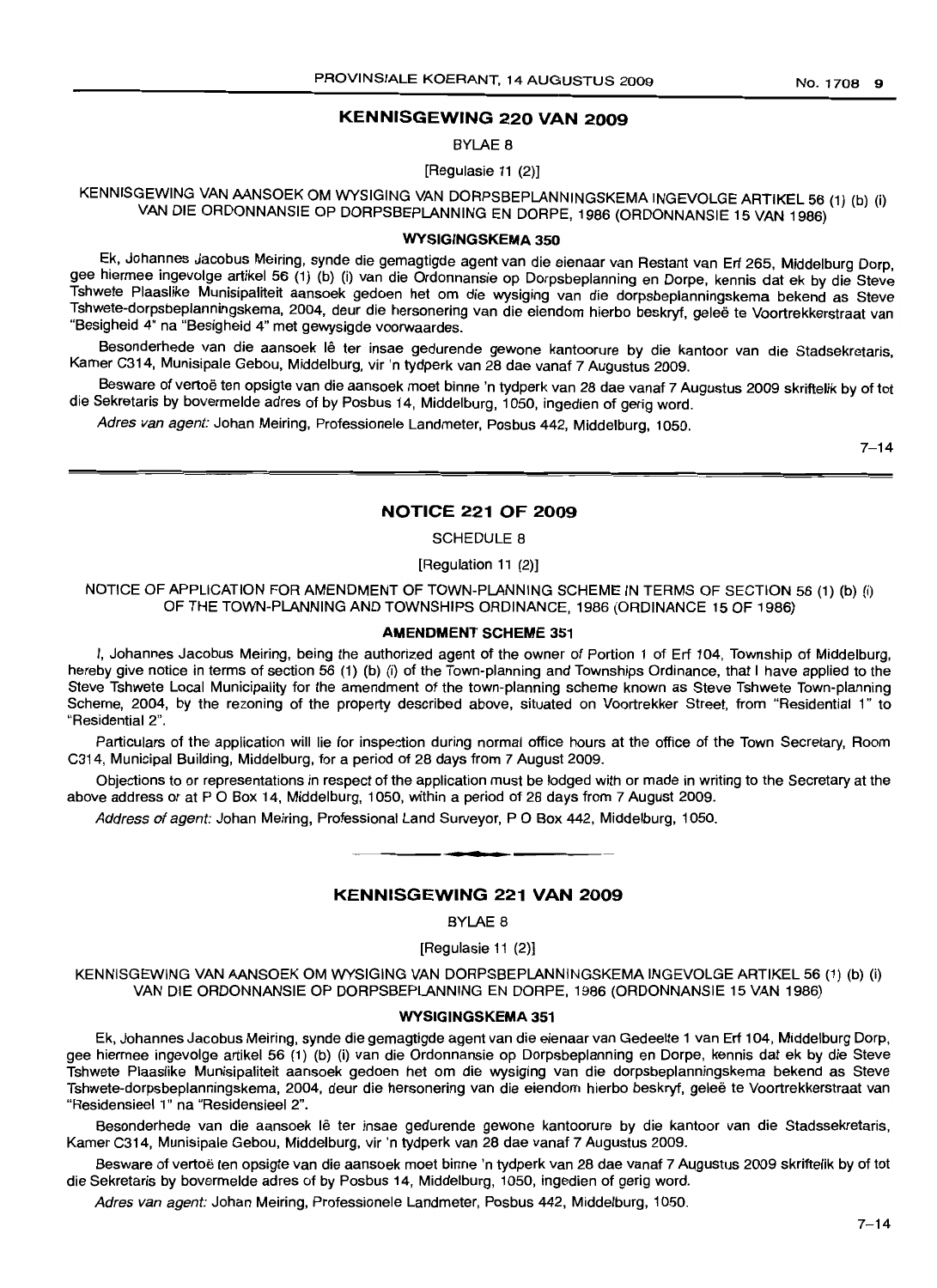#### NOTICE 245 OF 2009

## EMALAHLENI AMENDMENT SCHEME 1191 WITH ANNEXURE 436

NOTICE OF APPLICATION FOR THE AMENDMENT OF THE EMALAHLENI TOWN-PLANNING SCHEME, 1991, IN TERMS OF SECTION 56 (1) (b) (i) OF THE TOWN-PLANNING AND TOWNSHIPS ORDINANCE, 1986 (ORDINANCE 15 OF 1986)

We, Urban Dynamics (Mpumalanga) Inc., being the authorized agent of the registered owner of Erf 1456, Witbank Extension 8, hereby give notice in terms of section 56 (1) (b) (i) of the Town-planning and Townships Ordinance, 1986, that we have applied to the Emalahleni Local Municipality for the amendment of the town-planning scheme known as the Emalahleni Town-planning Scheme, 1991, by the subdivision and rezoning of Erf 1456, Witbank Extension 8, situated at 49 Longfellow Street, from "Residential 1" to "Special for Offices, Professional Suites, Home Offices, Dwelling Units, Boarding House, Guest House, Places of Refreshment, as well as any ancillary or subservient use of the main use".

Particulars of the application will lie for inspection during normal office hours at the office of the Municipal Manager, Emalahleni Local Municipality, Municipal Buildings, President Avenue, Witbank, 1035, for a period of 28 days from 14 August 2009.

Objections to or representations in respect of the application must be lodged with or made in writing to the Municipal Manager at the above address or at Emalahleni Local Municipality, P.O. Box 3, Witbank, 1035, within a period of 28 days from 14 August 2009.

Applicant: Urban Dynamics (Mpumalanga) Inc., Propark Building, 44 Wes Street (PO Box 3294), Middelburg, 1050. Tel: (013) 243-1219. Fax: (013) 243-1321. mail@urbanmbg.co.za

## KENNISGEWING 245 VAN 2009

**-**

## WITBANK-WYSIGINGSKEMA 1191 MET BYLAE 436

KENNISGEWING VAN DIE AANSOEK OM DIE WYSIGING VAN DIE EMALAHLENI-DORPSBEPLANNINGSKEMA, 1991, INGEVOLGE ARTIKEL 56 (1) (b) (i) VAN DIE ORDONNANSIE OP DORPSBEPLANNING EN DORPE, 1986 (ORDONNANSIE 15 VAN 1986)

We, Urban Dynamics (Mpumalanga) Ing., synde die gemagtigde agent van die geregistreerde eienaar van Erf 1456, Witbank Uitbreiding 8, gee hiermee ingevolge artikel 56 (1) (b) (i) van die Ordonnansie op Dorpsbeplanning en Dorpe, 1986, kennis dat ons by die Emalahleni Plaaslike Munisipaliteit aansoek gedoen het om die wysiging van die Emalahlenidorpsbeplanningskema, 1991, deur die onderverdeling en hersonering van Erf 1456, geleë te Longfellowstraat 49, vanaf "Residensieel 1" na "Spesiaal" vir kantore, professionele suites, woonhuiskantore, losieshuis, gastehuis, verversingsplekke asook enige ondergeskikte of aanverwante gebruike aan die hoofgebruik.

Besonderhede van die aansoek lê ter insae gedurende gewone kantoorure by die kantoor van die Munisipale Bestuurder, Emalahleni Plaaslike Munisipaliteit, Munisipale Gebou, Presidentlaan, Witbank, 1035, vir 'n tydperk van 28 dae vanaf 14 Augustus 2009.

Besware of vertoë ten opsigte van die aansoek moet binne 'n tydperk van 28 dae vanaf 14 Augustus 2009, skriftelik in tweevoud by of tot die Munisipale Bestuurder by bovermelde adres of by Emalahleni Plaaslike Munisipaliteit, Posbus 3, Witbank, 1035, ingedien of gerig word.

Applikant: Urban Dynamics (Mpumalanga) Ing., Proparkgebou, Wesstraat 44 (Posbus 3294), Middelburg, 1050. Tel: (013) 243-1219. Faks: (013) 243-1321.

14-21

## NOTICE 246 OF 2009

#### STEVE TSHWETE AMENDMENT SCHEME 352 WITH ANNEXURE 290

NOTICE OF APPLICATION FOR THE AMENDMENT OF THE STEVE TSHWETE TOWN-PLANNING SCHEME, 2004, IN TERMS OF SECTION 56 (1) (b) (i) OF THE TOWN-PLANNING AND TOWNSHIPS ORDINANCE, 1986 (ORDINANCE 15 OF 1986)

We, Urban Dynamics (Mpumalanga) Inc., being the authorized agent of the registered owner of a portion of Portion 10 of Erf 3581, Middelburg, hereby give notice in terms of section 56 (1) (b) (i) of the Town-planning and Townships Ordinance, 1986, that we have applied to the Steve Tshwete Local Municipality for the amendment of the town-planning scheme known as the Steve Tshwete Town-planning Scheme, 2004, for the rezoning of the above-mentioned property situated on the corner of Flamingo Street and Sipres Road, Middelburg, by rezoning the property from "Institutional" to "Residential 3".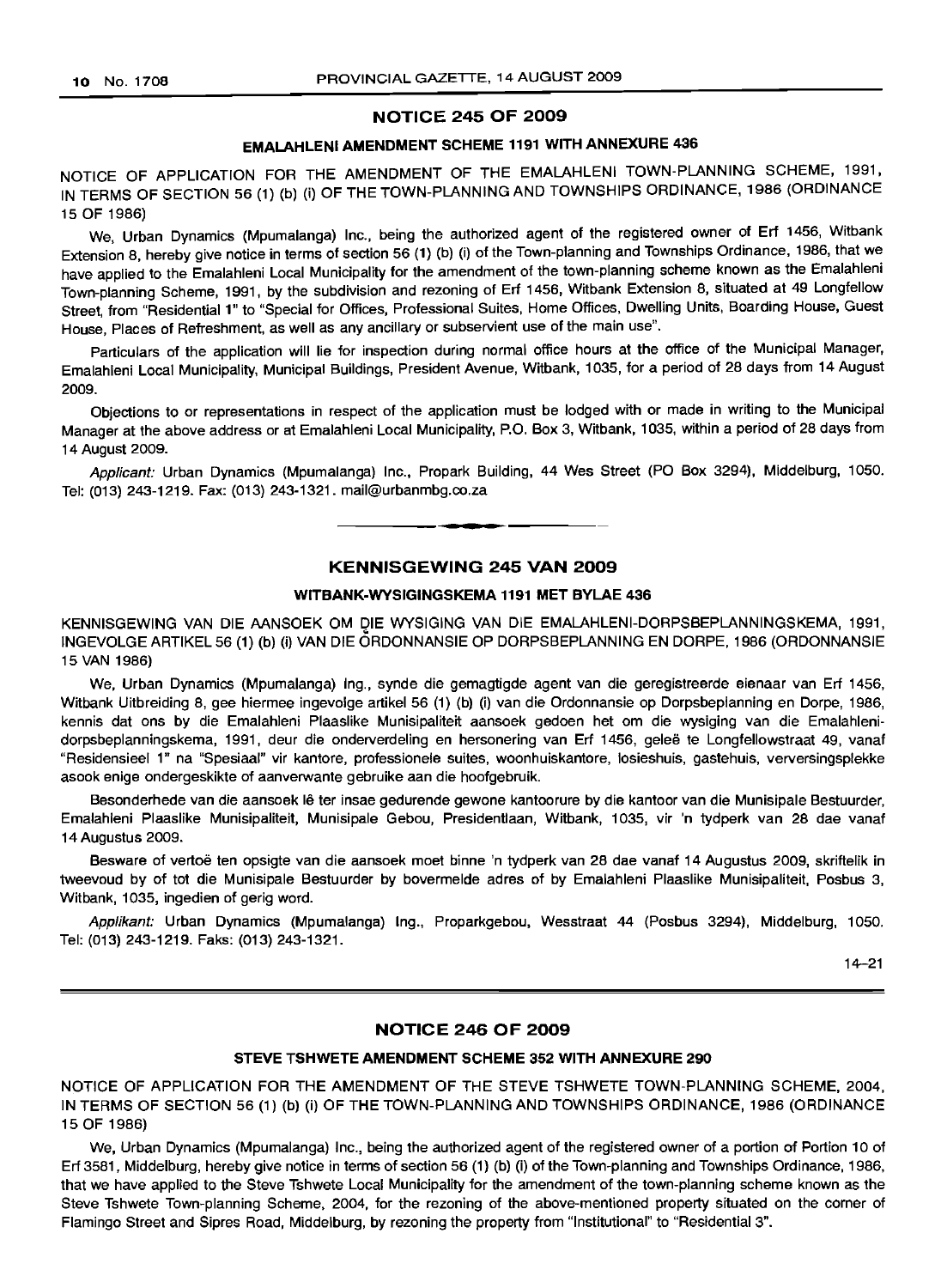Particulars of the application will lie for inspection during normal office hours at the office of the Municipal Manager, Steve Tshwete Local Municipality, Municipal Buildings, Wanderers Avenue, Middelburg, 1050, for a period of 28 days from 14 August 2009.

Objections to or representations in respect of the application must be lodged with or made in writing to the Municipal Manager at the above address or at P.O. Box 14, Middelburg, 1050, within a period of 28 days from 14 August 2009.

Applicant: Urban Dynamics (Mpumalanga) Inc., Propark Building, 44 Wes Street (PO Box 3294), Middelburg, 1050. Tel: (013) 243-1219. Fax: (013) 243-1321.

## **KENNISGEWING 246 VAN 2009**

**•**

#### **STEVE TSHWETE-WYSIGINGSKEMA 352 MET BYLAE 290**

KENNISGEWING VAN DIE AANSOEK OM DIE WYSIGING VAN DIE STEVE TSHWETE-DORPSBEPLANNINGSKEMA, 2004, INGEVOLGE ARTIKEL 56 (1) (b) (i) VAN DIE ORDONNANSIE OP DORPSBEPLANNING EN DORPE, 1986 (ORDONNANSIE 15 VAN 1986)

Ons, Urban Dynamics (Mpumalanga) Inc., synde die gemagtigde agent van die geregistreerde eienaar van 'n gedeelte van Gedeelte 10 van Erf 3581, Middelburg, gee hiermee ingevolge artikel 56 (1) (b) (i) van die Ordonnansie op Dorpsbeplanning en Dorpe, 1986, kennis dat ons by die Steve Tshwete Plaaslike Munisipaliteit aansoek gedoen het om die wysiging van die Steve Tshwete-dorpsbeplanningskema, 2004, deur die hersonering van die bogenoemde eiendom geleë op die hoek van Flamingoen Sipresstraat, Middelburg, vanaf "Institusioneel" na "Residensieel 3".

Besonderhede van die aansoek lê ter insae gedurende gewone kantoorure by die kantoor van die Munisipale Bestuurder, Steve Tshwete Plaaslike Munisipaliteit, Munisipale Gebou, Wandererslaan, Middelburg, 1050, vir 'n tydperk van 28 dae vanaf 14 Augustus 2009.

Besware of vertoë ten opsigte van die aansoek moet binne 'n tydperk van 28 dae vanaf 14 Augustus 2009, skriftelik in tweevoud by of tot die Munisipale Bestuurder by bovermelde adres of by Posbus 14, Middelburg, 1050, ingedien of gerig word.

Applikant: Urban Dynamics (Mpumalanga) Inc., Proparkgebou, Wesstraat 44 (Posbus 3294), Middelburg, 1050. Tel: (013) 243-1219. Faks: (013) 243-1321.

14-21

### **NOTICE 247 OF 2009**

#### **STEVE TSHWETE AMENDMENT SCHEME**

I, Anna Sophia Adeline de Beer, being the authorized agent of the owner of Erf 166 and Erf 168, Komati, hereby give notice in terms of section 56 (1) (b) (i) of the Town-planning and Townships Ordinance, 1986 (Ordinance 15 of 1986), that I have applied to the Steve Tshwete Local Municipality for the amendment of the town-planning scheme in operation known as the Steve Tshwete Town-planning Scheme, 2004, for the rezoning of the property described above, situated at the corner of Falcon Drive and Garnet Street, Komati, from "Special" to "Residential 2" with a density of 20 units per hectare, "Residential 3" with a density of 40 units per hectare, Business 1 and Special (the existing uses).

Particulars of the application will lie for inspection during normal office hours at the office of the Municipal Manager, Town Planning, Room 334, Second Floor, c/o Kerk and Wanderers Avenues, Middelburg, for a period of 28 days from 14 August 2009.

Objections to or representations in respect of the application must be lodged with or made in writing to the Municipal Manager, Town Planning, at the above address or at P.O. Box 14, Middelburg, 1050, within a period of 28 days from 14 August 2009.

Address of authorized agent: A.SA de Beer. Tel: (012) 460-1511. Fax: (012) 460-1511.

Dates on which notice will be published: 14 August 2009 and 21 August 2009.

## **KENNISGEWING 247 VAN 2009**

**• •**

## **STEVE TSHWETE-WYSIGINGSKEMA**

Ek, A S A de Beer, synde die gemagtigde agent van Erf 166 en Erf 168, Komati, gee hiermee ingevolge artikel 56 (1) (b) (i) van die Ordonnansie op Dorpsbeplanning en Dorpe, 1986 (Ordonnansie 15 van 1986), kennis dat ek by die Steve Tshwete Plaaslike Munisipaliteit aansoek gedoen het om die wysiging van die dorpsbeplanningskema in werking bekend as die Steve Tshwete-dorpsbeplanningskema, 2004, deur die hersonering van die eiendom hierbo beskryf, gelee op die hoek van Falconrylaan en Garnetstraat, Komati, vanaf "Spesiaal" na "Residensieel 2" met 'n digtheid van 20 eenhede per hektaar, "Residensieel 3" met 'n digtheid van 40 eenhede per hektaar, Besigheid 1 en Spesiaal (die bestaande gebruike).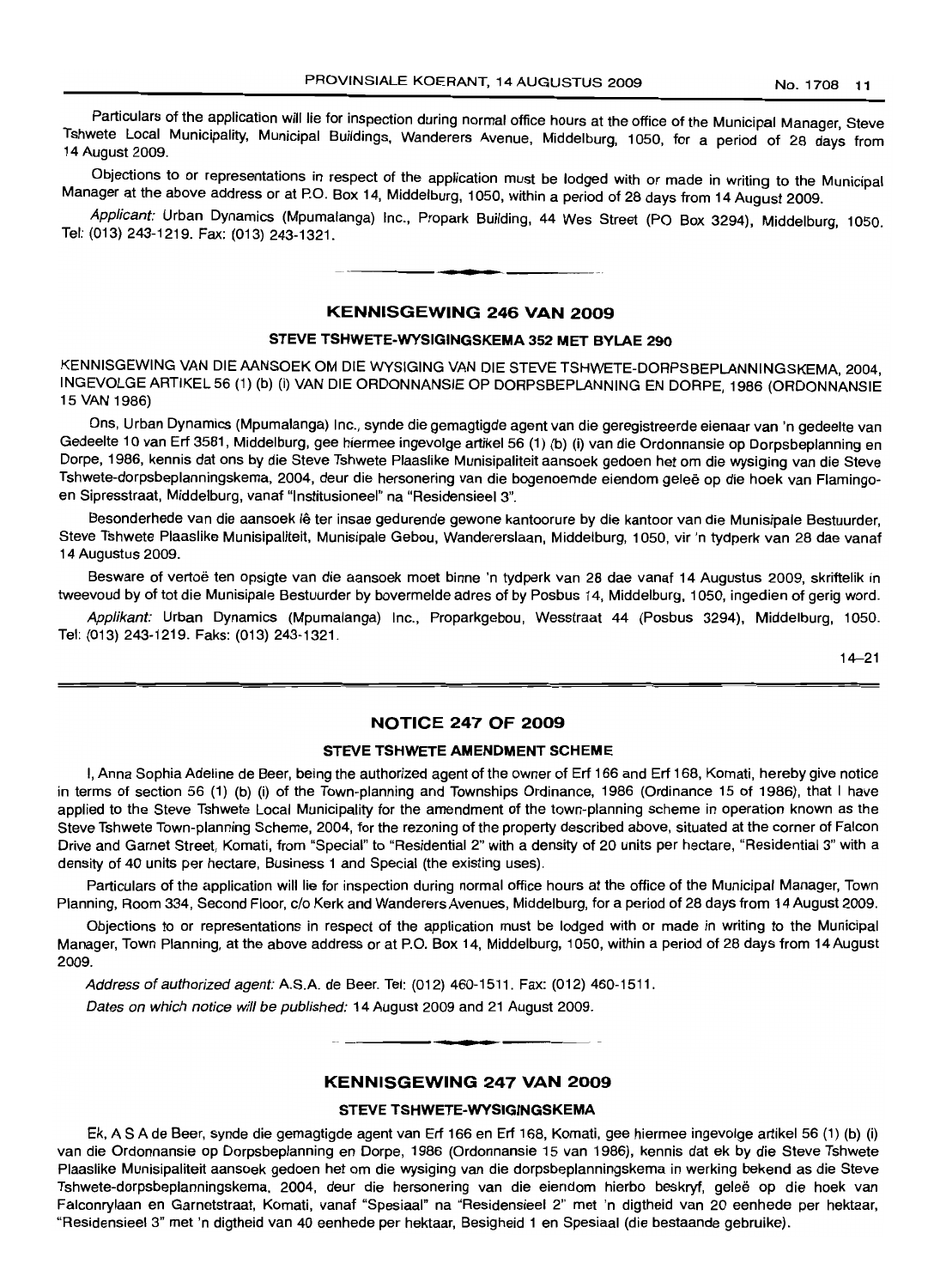Besonderhede van die aansoek lê ter insae gedurende gewone kantoorure by die kantoor van die Munisipale Bestuurder, Dorpsbeplanning, Kamer 334, Eerste Vloer, h/v Kerk- en Wanderersrylaan, Middelburg, vir 'n tydperk van 28 dae vanaf 14 Augustus 2009.

Besware teen of vertoë ten opsigte van die aansoek moet binne 'n tydperk van 28 dae vanaf 12 September 2007, skriftelik by of tot die Munisipale Bestuurder, Dorpsbeplanning, by bovermelde adres of by Posbus 14, Middelburg, 1050, ingedien of gerig word.

Adres van gemagtigde agent: A S A de Beer. Tel: (012) 460-1511. Faks: (012) 460-1511.

Datums waarop kennisgewing gepubliseer moet word: 14 Augustus 2009 en 21 Augustus 2009.

 $14 - 21$ 

## **NOTICE 248 OF 2009**

#### **TRICHARDT AMENDMENT SCHEME** 144

NOTICE OF APPLICATION FOR AMENDMENT OF TOWN-PLANNING SCHEME IN TERMS OF SECTION 56 (1) (b) (i) OF THE TOWN-PLANNING AND TOWNSHIPS ORDINANCE, 1986 (ORDINANCE 15 OF 1986)

I, Hendrik Lochner Susan, the authorised agent of the owner of Erven 345, 347 and 349, Trichardt, Registration Division IS, Province of Mpumalanga, hereby give notice in terms of section 56 (1) (b) (i) of the Town-planning and Townships Ordinance, 1986, that I have applied to the Govan Mbeki Municipality for the amendment of the town-planning scheme known as the Trichardt Town-planning Scheme, 1988, by the rezoning of the property described above, situated adjacent to each other in Van Schalkwyk Street, Trichardt, from "Residential 1" to "Commercial".

Particulars of the application will lie for inspection during normal office hours at the Municipal Manager, Govan Mbeki Municipality, Central Business Area, Secunda, 2302, for a period of 28 days from 14 August 2009.

Objections to or representations in respect of the application must be lodged with or made in writing to the Municipal Manager, Govan Mbeki Municipality, Private Bag X1017, Secunda, 2302, within a period of 28 days from 14 August 2009.

Address of agent: Reed & Partners Secunda, PO Box 985, Secunda, 2302. Tel: (017) 631-1394. Fax: (017) 631-1770.

## **KENNISGEWING 248 VAN 2009**

**•**

#### **TRICHARDT-WYSIGINGSKEMA** 144

KENNISGEWING VAN AANSOEK OM WYSIGING VAN DORPSBEPLANNINGSKEMA INGEVOLGE ARTIKEL 56 (1) (b) (i) VAN DIE ORDONNANSIE OP DORPSBEPLANNING EN DORPE, 1986 (ORDONNANSIE 15 VAN 1986)

Ek, Hendrik Lochner Susan, synde die gemagtigde agent van die eienaar van Erwe 345, 347 en 349, Trichardt, Registrasieafdeling IS, provinsie Mpumalanga, gee hiermee ingevolge artikel 56 (1) (b) (i) van die Ordonnansie op Dorpsbeplanning en Dorpe, 1986, kennis dat ek by die Govan Mbeki Munisipaliteit aansoek gedoen het om die wysiging van die dorpsbeplanningskema bekend as Trichardt-dorpsbeplanningskema, 1988, deur die hersonering van die eiendom hierbo beskryf, geleë aangrensend aan mekaar in Van Schalkwykstraat, Trichardt, van "Residensieel 1" na "Kommersieel".

Besonderhede van die aansoek lê ter insae gedurende gewone kantoorure by die kantoor van die Munisipale Bestuurder, Govan Mbeki Munisipaliteit, Sentrale Besigheidsarea, Secunda, 2302, vanaf 14 Augustus 2009.

Besware teen of vertoe ten opsigte van die aansoek moet binne 'n tydperk van 28 dae vanaf 14 Augustus 2009 skriftelik by of tot die Munisipale Bestuurder, Govan Mbeki Munisipaliteit, Privaatsak X1017, Secunda, 2302, gerig word.

Adres van die agent: Reed & Vennote Secunda, Posbus 985, Secunda, 2302. Tel: (017) 631-1394. Faks: (017) 631-1770.

 $14 - 21$ 

#### **NOTICE 249 OF 2009**

#### **NOTICE MARLOTH PARK AMENDMENT SCHEME No. 10**

NOTICE OF APPLICATION OF AMENDMENT OF TOWN-PLANNING IN TERMS OF SECTION 56 OF THE TOWN-PLANNING AND TOWNSHIPS ORDINANCE, 1986 (ORDINANCE 15 OF 1986)

I, Petrus Johannes van Dyk, attorney practicing in Komatipoort being the authorized agent of the registered owner of Ert 171, Marloth Park Holiday Township, Registration Division JU, Province Mpumalanga, hereby give notice in terms of section 56 of the Town-planning and Townships Ordinance, 1986, that I have applied to the Town Council of Nkomazi for the amendment of the town-planning scheme known as Marloth Park Town-planning Scheme, 2000, by the rezoning of the abovementioned ert in Marloth Park Holiday Township from Residential 1 to Business 1 for the purpose of a guest house.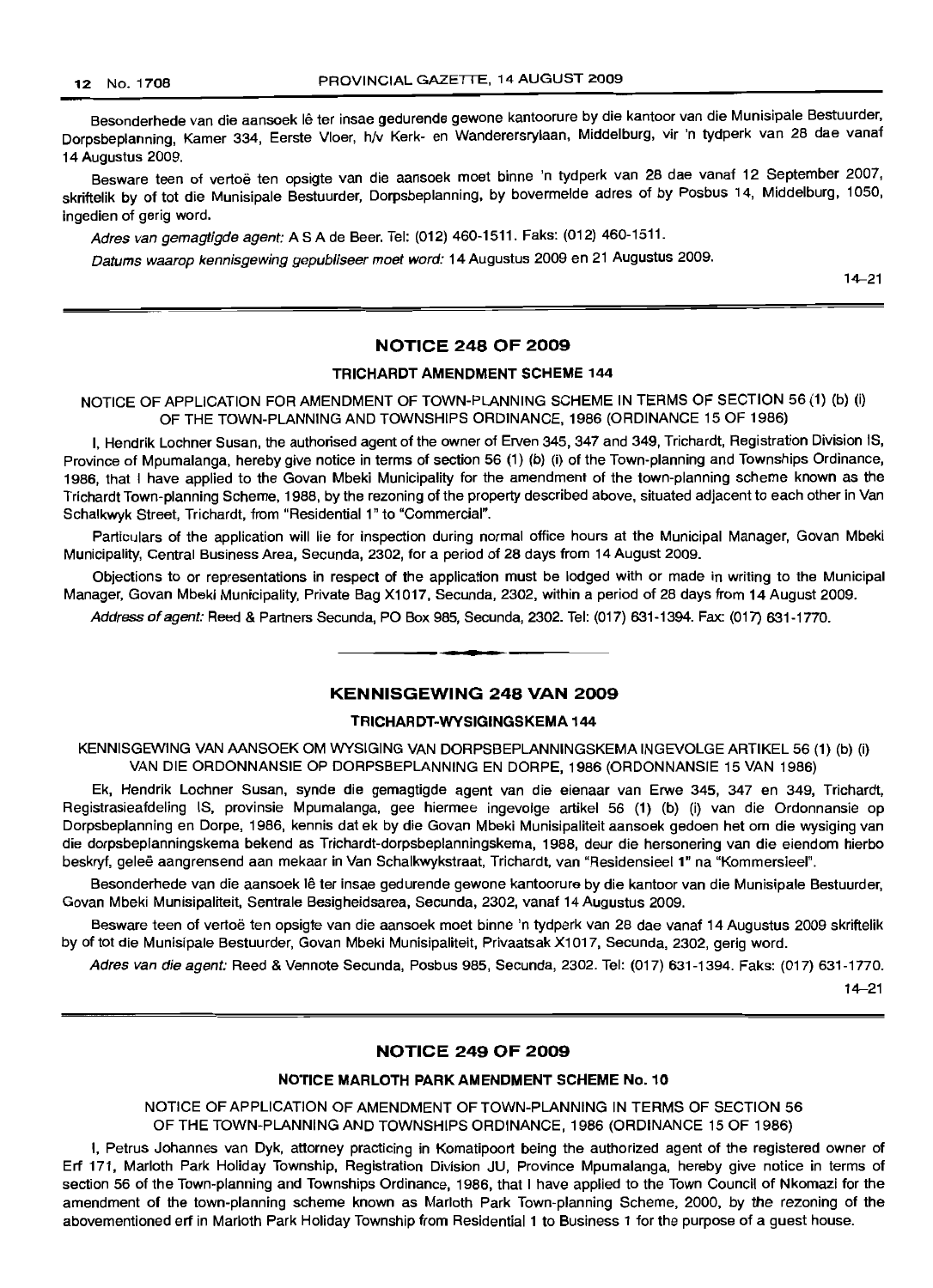Particulars of the application will lie for inspection during normal office hours at the office of the Municipal Manager, Nkomazi Municipality at Malelane Municipal Offices for a period of 28 days from 14 August 2009 (date of 1st publication of this notice),

Obiections to, or representations in respect of the application must be lodged in writing within 28 days from 14 August 2009 to the Municipal Manager of the above address or at Private Bag X101, Malelane, 1320.

Address of applicant: Piet van Dyk Incorporated, PO Box 240, 69 Rissik Street, Komatipoort, 1340. Tel: (013) 793-7315. Ref: PVD/HDJ/H00585.

## KENNISGEWING 249 VAN 2009

**• •**

## KENNISGEWING MARLOTH PARK-WYSIGINGSKEMA No. 10

KENNISGEWING VAN AANSOEK OM WYSIGING VAN DORPSBEPLANNINGSKEMA INGEVOLGE ARTIKEL 56 VAN DIE ORDONNANSIE OP DORPSBEPLANNING EN DORPE, 1986 (ORDONNANSIE 15 VAN 1986)

Ek, Petrus Johannes van Wyk, synde die gemagtigde agent van die eienaar van Ert 171, Marloth Park Vakansiedorp, Registrasieafdeling JU, provinsie Mpumalanga, gee hiermee ingevolge artikel 56 van die Ordonnansie op Dorpsbeplanning en Dorpe, 1986, kennis dat ek by die Nkomazi Plaaslike Munisipaliteit aansoek gedoen het om die wysiging van die dorpsbeplanningskema, bekend as Marloth Park-dorpsbeplanningskema, 2000, deur die hersonering van bovermelde erf geleë te Marloth Park Vakansiedorp vanaf Residensieel 1 na Besigheid 1 vir doeleindes van die bedryf van 'n Gastehuis.

Besonderhede van die aansoek Ie ter insae gedurende kantoorure by die Munisipale Bestuurder se kantore te Munisipale Kantore, Malelane, vir 'n tydperk van 28 dae vanaf 14 Augustus 2009 (die datum van die eerste publikasie van hierdie kennisgewings).

Besware teen of vertoë ten opsigte van die aansoek moet binne 'n tydperk van 28 dae vanaf 14 Augustus 2009 skriftelik by die Munisipale Bestuurder van Malelane by voorgenoemde adres of by Privaatsak Xl 01, Malelane, 1320, ingedien of gerig word.

Adres van gemagtigde agent: Piet van Dyk Ingelyf, Posbus 240, Rissikstraat 69, Komatipoort, 1340. Tel: (013) 793-7315. Verw: PVD/HDJ/H00585.

14-21

#### NOTICE 250 OF 2009

NOTICE OF APPLICATION FOR AMENDMENT OF TOWN-PLANNING SCHEME IN TERMS OF SECTION 56 (1) (b) (i) AND (ii) OF THE TOWN-PLANNING AND TOWNSHIPS ORDINANCE, 1986 (ORDINANCE No. 15 OF 1986)

#### DELMAS AMENDMENT SCHEME 19/2007

We, Terraplan Associates, being the authorised agent of the owner of Portion 5 of the farm Zondertout 226 I.R., hereby give notice in terms of section 56 (1) (b) (i) and (ii) of the Town-planning and Townships Ordinance, 1986, that we have applied to the Delmas Local Municipality for the amendment of the town-planning scheme known as the Delmas Town-planning Scheme, 2007, by the rezoning of the above-mentioned ert, situated adjacent to the N12 Highway at the Groenfontein/Dryden intersection from "Commercial Agriculture" for racing track for quad bikes/and off-road motor cycles covering an area of 5 ha, a showroom and workshop, offices, clubhouse, ablution facilities, social area, housing for permanent staff, gate and traffic control and parking area to "Commercial Agriculture" for racing track for quad bikes and motor cycles covering an area of 5 ha, a showroom and workshop, offices, clubhouse, ablution facilities, social area, housing for permanent staff, gate and traffic control and parking area, subject to certain restrictive measures.

Particulars of the application will lie for inspection during normal office hours at the office of the Municipal Manager, Room 2, c/o Samuel Road and Van der Walt Street, Delmas, for the period of 28 days from 14 August 2009.

Objections to or representations in respect of the application must be lodged with or made in writing to the Municipal Manager at the above address or at P.O. Box 6, Delmas, 2210, within a period of 28 days from 14 August 2009.

Address of agent: (HS1563), Terraplan Associates, PO Box 1903, Kempton Park, 1620.

# **• •** KENNISGEWING 250 VAN 2009

KENNISGEWING VAN AANSOEK OM WYSIGING VAN DORPSBEPLANNINGSKEMA INGEVOLGE ARTIKEL 56 (1) (b) (i) EN (ii) VAN DIE ORDONNANSIE OP DORPSBEPLANNING EN DORPE, 1986 (ORDONNANSIE No. 15 VAN 1986)

#### DELMAS-WYSIGINGSKEMA 19/2007

Ons, Terraplan Medewerkers, synde die gemagtigde agent van die eienaar van Gedeelte 5 van die plaas Zondertout 226 I.R., gee hiermee ingevolge artikel 56 (1) (b) (i) en (ii) van die Ordonnansie op Dorpsbeplanning en Dorpe, 1986, kennis dat ons by die Delmas Plaaslike Munisipaliteit aansoek gedoen het om die wysiging van die dorpsbeplanningskema bekend as Delmasdorpsbeplanningskema, 2007, deur die hersonering van die eiendom hierbo beskryf, gelee ten suide van die N12-hoofweg by die Groenfontein/Drydenkruising vanaf "Kommersiële Landbou" vir renbaan vir vierwielmotorfietse/en veldmotor-fietse wat 5 hektaar opneem, 'n vertoonlokaal en werkswinkel, kantore, klubhuis, toiletgeriewe, sosiale area, akkommodasie vir permanente personeel, hek- en verkeerbeheer en parkeerarea na "Kommersiële Landbou" vir renbaan vir vierwielmotorfietse en motorfietse wat 5 hektaar opneem, 'n vertoonlokaal en werkswinkel, kantore klubhuis, toiletgeriewe, sosiale area, akkommodasie vir permanente personeel, hek- en verkeerbeheer en parkeerarea, onderworpe aan sekere beperkende voorwaardes.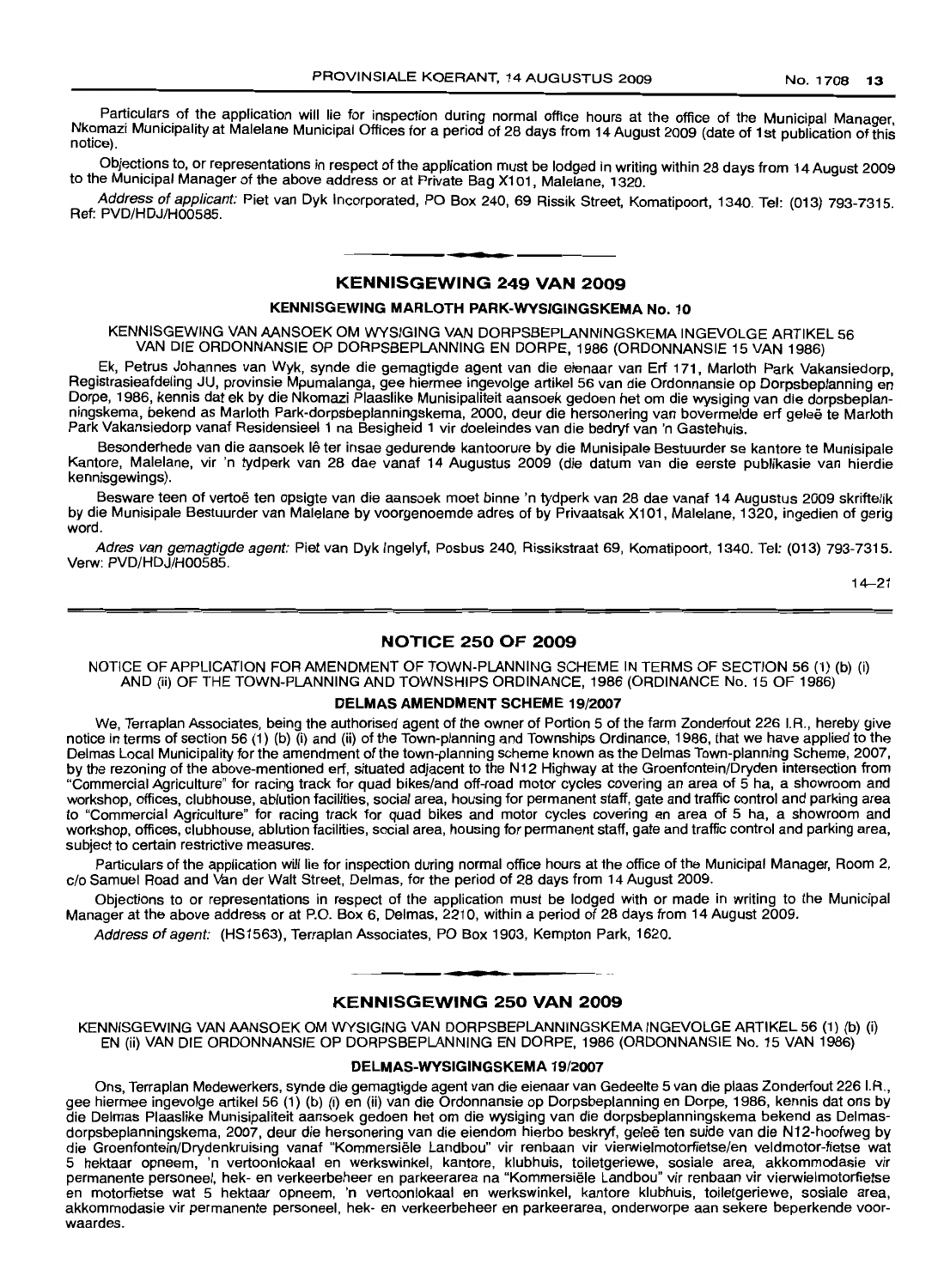Besonderhede van die aansoek lê ter insae gedurende gewone kantoorure by die kantoor van die Munisipale Bestuurder, Kamer 2, h/v Samuelweg en Van der Waltstraat, Delmas, vir 'n tydperk van 28 dae vanaf 14 Augustus 2009.

Besware teen of vertoë ten opsigte van die aansoek moet binne 'n tydperk van 28 dae vanaf 14 Augustus 2009 skriftelik by of tot die Munisipale Bestuurder by bovermelde adres of by Posbus 6, Delmas, 2210, ingedien of gerig word.

Adres van agent: (HS1563), Terraplan Medewerkers, Posbus 1903, Kempton Park, 1620.

14-21

#### **NOTICE 251 OF 2009**

NOTICE OF APPLICATION FOR THE AMENDMENT OF A TOWN-PLANNING SCHEME IN TERMS OF SECTION 56 (1) (b) (i) OF THE TOWN-PLANNING AND TOWNSHIPS ORDINANCE, 1986 (ORDINANCE 15 OF 1986)

#### **NELSPRUIT AMENDMENT SCHEME** 231/95

We, Eliakim Development Projects, represented by Ms H Meintjes, being the authorised agent of the owner of the property, hereby gives notice in terms of section 56 (1) (b) (i) of the Town-planning and Townships Ordinance, 1986 (Ordinance 15 of 1986), that we have applied to the Mbombela Local Municipality for the amendment of the town-planning scheme known as Nelspruit Town-planning Scheme, 1989, by the rezoning of Erf 215, Sonheuwel Township, from "Residential 1" to "Residential 3" with an increase in the FAR as stipulated in the annexure.

Particulars of this application will lie for inspection during normal office hours at the office of the Town Planner: Technical Department, Room 252, Civic Centre, Nel Street, Mbombela Local Municipality, Nelspruit, for the period of 28 days from 14 August 2009.

Objections to or representations in respect of the application must be lodged with or made in writing and in duplicate to the Chief Town Planner, Mbombela Local Municipality, at the above address or at PO Box 45, Nelspruit, 1200, within a period of 28 days from 14 August 2009 (no later than 11 September 2009).

Address of applicant: Eliakim Development Project, PO Box 12271, Nelspruit, 1200. Tel: 082 871 1990.

## **KENNISGEWING 251 VAN 2009**

**• I**

KENNISGEWING VAN AANSOEK OM WYSIGING VAN 'N DORPSBEPLANNINGSKEMA INGEVOLGE ARTIKEL 56 (1) (b) (i) VAN DIE ORDONNANSIE OP DORPSBEPLANNING EN DORPE, 1995 (ORDONNANSIE 15 VAN 1986)

#### **NELSPRUIT-WYSIGINGSKEMA** 231/95

Ons, Eliakim Ontwikkelings Projekte, verteenwoordig deur me. H Meintjes, synde die gemagtigde agent van die eienaar van die eiendom hieronder vermeld, gee hiermee ingevolge artikel 56 (1) (b) (i) van die Ordonnansie op Dorpsbeplanning en Dorpe, 1986 (Ordonnansie 15 van 1986), kennis dat ons by die Mbombela Plaaslike Munisipaliteit aansoek gedoen het om die wysiging van die dorpsbeplanningskema, bekend as Nelspruit-dorpsbeplanningskema, 1989, vir die hersonering van Erf 215, Sonheuwel Dorp, van "Residensieel 1" na "Residensieel 3" met 'n verhoogde VRV soos aangedui in die bylae.

Besonderhede van bogenoemde aansoek Ie ter insae gedurende gewone kantoorure by die Stadsbeplanner: Tegniese Dienste, Kamer 252, Burgersentrum, Nelstraat, Nelspruit, Mbombela Plaaslike Munisipaliteit, vir 'n tydperk van 28 dae vanaf 14 Augustus 2009.

Besware teen of vertoë ten opsigte van die aansoek moet binne 'n tydperk van 28 dae vanaf 14 Augustus 2009 (nie later as 11 September 2009), skriftelik en in tweevoud by die Stadsbeplanner: Tegniese Dienste by die bovermelde adres of aan die Hoof Stadsbeplanner: Tegniese Dienste, Mbombela Plaaslike Munisipaliteit, Posbus 45, Nelspruit, 1200, ingedien of gerig word.

Adres van applikant: Eliakim Ontwikkelings Projekte, Posbus 12271, Nelspruit, 1200. Tel: 082 871 1990.

14-21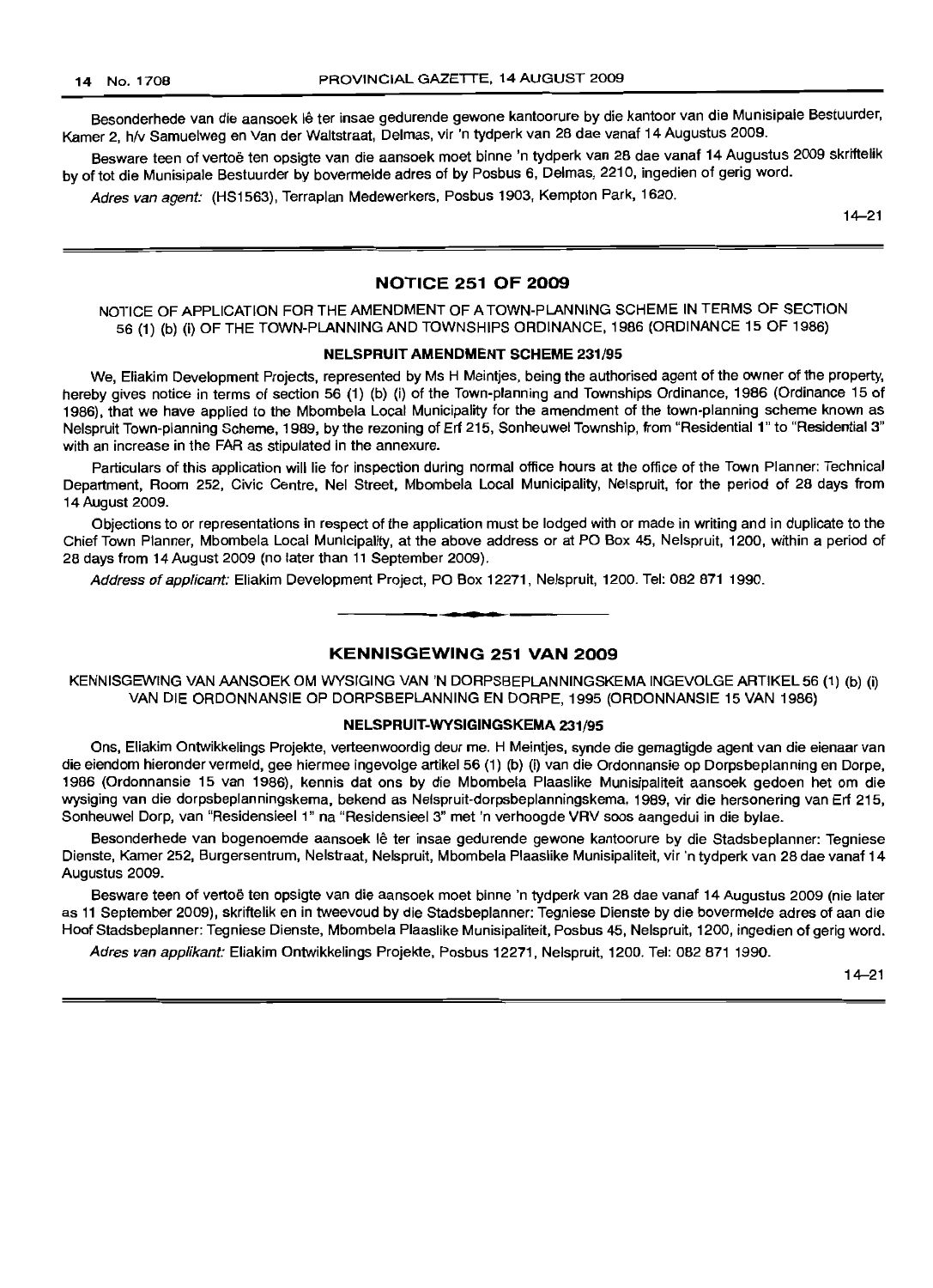## NOTICE 242 OF 2009

## NOTICE OF LAND DEVELOPMENT APPLICATION

(Regulation 21 (10) of the Development Facilitation Regulations in terms of the Development Facilitation Act, 1995)

Shallcross Farm (Pty) Ltd herein represented by Navarre de Villiers, have lodged an application in terms of the Development Facilitation Act, 1995 (Act 67 of 1995) for the establishment of a Land Development Area on *The Remaining Extent of the farm Sterkstraom* 118 *Reqistration Division JT Mpumalanga and Remaining Extent of Portion 1 ofthe farm Sterkstraom* 118 *Registration DivisionJT Mpumalanga.*

The application includes the following:

- The consolidation of the aforementioned properties.
- The subdivision of the consolidated property into 56 sub-divisions measuring approximately 1 hectare each a portion measuring approximately 23 hectares and a Remaining Portion of approximately 3270 hectares.
- $\bullet$ The removal of certain conditions and servitudes from the relevant Title Deeds.
- The suspension of the application of the laws appertaining to the subdivision of land (Act 70 of 1970).
- The suspension of any provisions of the Municipal Systems Act and/or the amendment of the Spatial Development Framework of Mbombela.

The relevant plan(s), document(s), and information are available for inspection at the office of the Designated Officer, Mpumalanga Development Tribunal, Simunye Building, (corner De Waal & Anderson Streets), Nelspruit, for a period of 21 days from 31<sup>st</sup> July 2009.

The application will be considered at a Tribunal Hearing to be held at Bambi Country Lodge on the  $15<sup>th</sup>$ October 2009 at 09HOO and the pre-hearing conference will be held at 18 Jones Street, Nelspruit on the  $1<sup>st</sup>$  October 2009 at 09H00.

Any person having an interest in the application should please note:

- 1 You may within a period of 21 days from the date of the first publication of this notice, provide the designated officer with your written objections or representations, or
- 2. If your comments constitute an objection to any aspect of the land development application, you may, but are not obliged to appear in person or through a representative before the Tribunal on the dates mention above.

Any written objection or representation must be delivered to the Designated Officer, Ms Refilwe Motaung, Mpumalanga Development Tribunal, 50 Murray Street, Nelspruit, or Private Bag X11219, Nelspruit, 1200/ quoting Reference Number MDT08/12/08/01/SHALL CROSS NATURE RESERVE You may contact the Designated Officer if you have any enquiries on telephone (013) 766 6314 & Fax 013 7668247.

Land Development Applicant:

Navarre de Villiers POBox 10007, Nelspruit 1200 Cell: 083 6264702; email: navarre@naturenet.co.za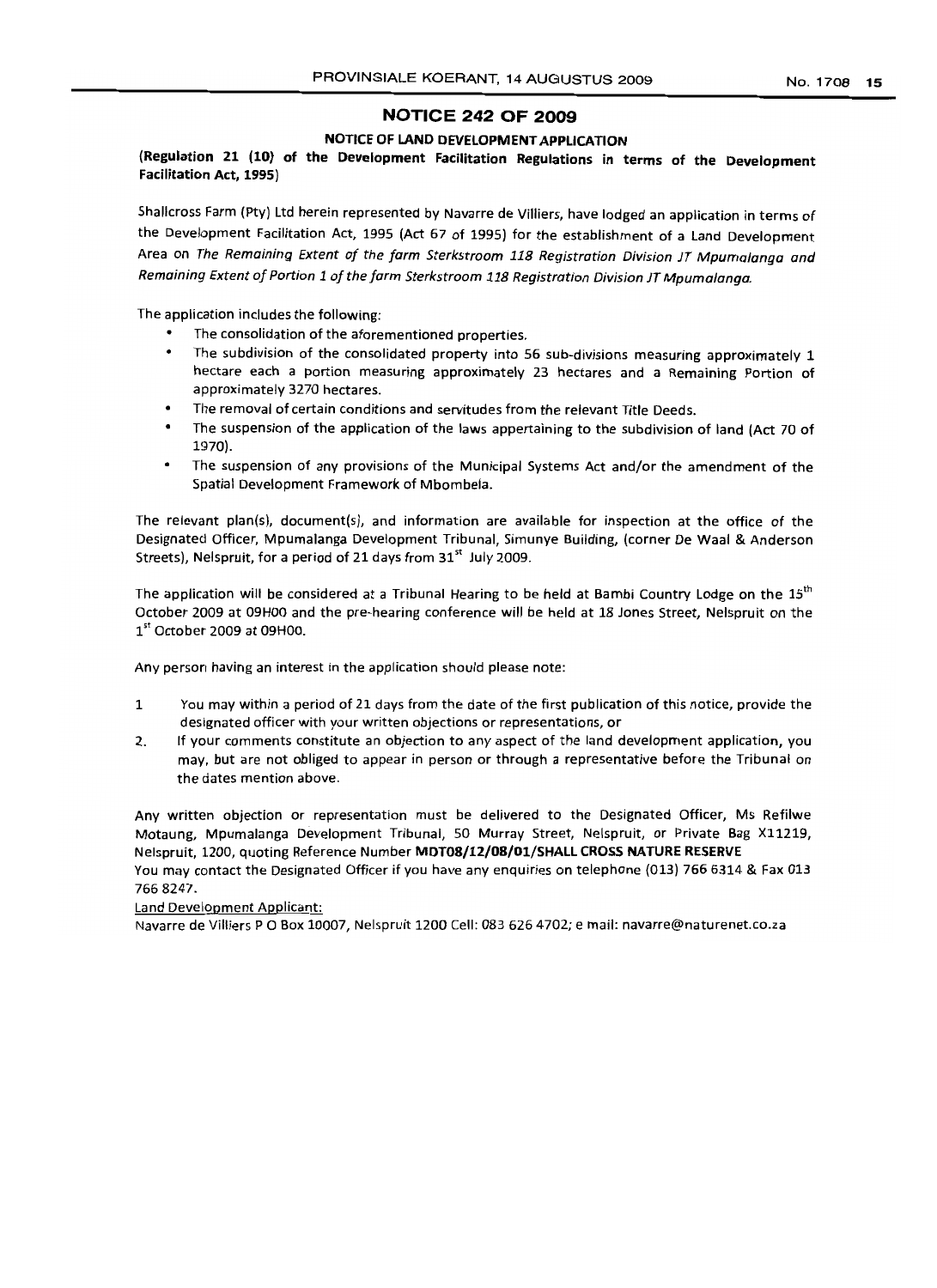#### **NOTICE 242 OF 2009**

## SATISO SESICELO SEKUTFUTFUKISWA KWENDZAWO [Regulation 21(10) we Development Facilitation Regulations in terms of the DFA, 1995]

i-Shallcross Farm (Pty) Ltd lemelwe u-Navarre de Villiers, bafake sicelo ngekweMtsetfo sisekelo lobukene netekutfutfukisa -Development Facilitation Act, 1995 (Act 67 of 1995) sekutfutfukiswa kwendzawo kulencenye lesele yelipulazi i-Sterkstroom 118 JT eMpumalanga nencenye lesele yencenye 1 yelipulazi Sterkstroom 118 JT eMpumalanga.

Lesicelo sifaka ekhatsi lekulandzelako:

- Lokuhlanganiswa kwalomhlaba lokhulunywa ngawo ngetulu;
- Lokusikwa kwalomhlaba lohlanganisiwe kube tincenye letingu 56 letilinganiswa nensimu leyodvwa ngayinye, nencenye lesele lelinganiswa netinsimu letingu 3300.
- Lokukhishwa kwetimotsite netimvume tekusebentisa kwemhlaba kule-tayitela lefanefe.
- Lokulengiswa kwemibandzela kwemtsetfo lemayelana nekusikwa kwemhlaba (Act 70 of 1970).
- Lokulengiswa kwanobe ngitiphi temfuno te-Municipal Systems Act ne/nobe kuguqulwa kwe Spatial Development Framework ye Mbombela.

Lokuphatselene nemidvwebo yekwakha, mibhalo lesemtsetfweni nemininingwane kuyatfolakala eHhovisi leSikhulu lesigcotshiwe, Mpumalanga Development Tribunal, 50 Murray Street, eNaspoti, sikhatsi lesilinganiselwa emalangeni langemashumi lamabili nakunye (21) kusukela ngamhlaka 31 July 2009.

Sicelo sitawucubungulwa kuTribunal Hearing letawubanjelwa kuBambi Country Lodge ngamhlaka 15 October 2009 nga 09hOO, Kulalelwa phambilini kwalesicelo kutawubanjelwa ku18 Jones Street, eNaspoti ngamhlaka 1 October 2009, nga 09hOO.

Noma ngubani lonenshisekelo ngalesicelo kumele ati loku lokulandzelako:

1. Uvumelekile kungakapheli emalanga langemashumi lamabili nakunye (21) kusukela ekuphumeni kwalesicelo, kuniketa SiKhulu LesiGcotshiwe lokubhaliwe macondzana nekuphikisana nobe mibono, nobe

2.Uma umbono wakho unekuphikisana naloko lokuhlongotwako mayelana nekutfutfukisa kwalomhlaba ungavela, keja akudzingeki kutsi uvele wena matfupha nobe love lokumele ku Tribunal kulamalanga langetulu labekiwe.

Noma yini lebhaliwe lephikisana nobe lephawula ngalokulokuhlongotwako ingatfunyelwa kUSiKhulu lesiGcotshiwe, Ms Refilwe Motuang, Mpumalaga Development Tribunal, 50 Murray Street, eNaspoti, nobe kuPrivate Bag X11219, Nelspruit, 1200, uphinze lenornbolo lenikiwe MDT 08/12/08/01/ST SHALLCROSS NATURE RESERVE. Ungatsintzana neSikhulu lesiGcotshiwe uma unemibuto kulicingo (013) 766 6314. Fax013 7668247

Lofake Sicelo Sekutfutfukisa Navarre de Villiers P. 0 Box 10007, Nelspruit 1200 Cell: 083 626 4702 E-mail: navarre@naturenet.co.za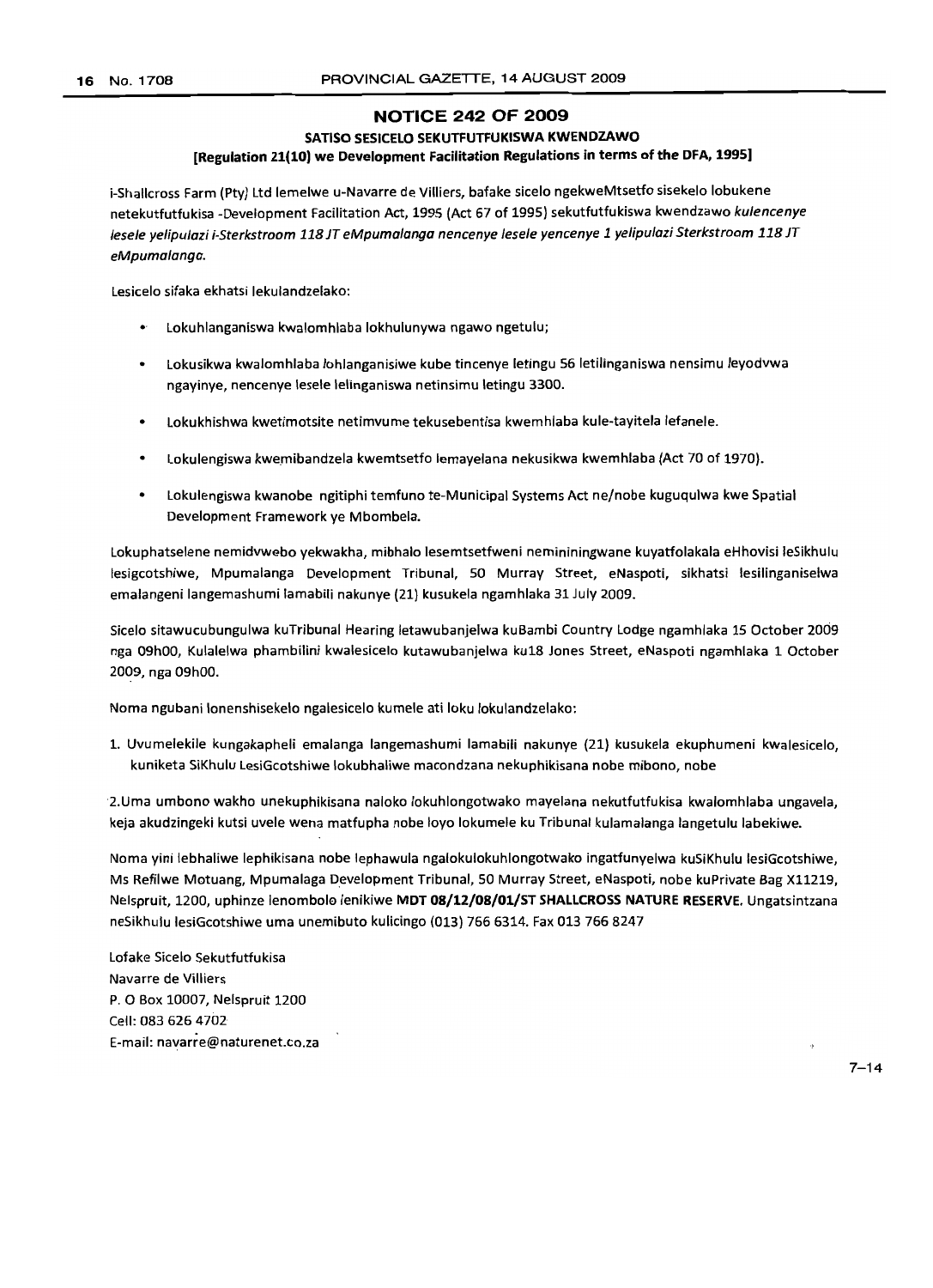## **NOTICE 252 OF 2009**

## **DEVELOPMENT FACILITATION ACT, 1995 (ACT NO 67 OF 1995)**

It is hereby notified that the Mpumalanga Province Development Tribunal has approved the land development application in terms of Section 33 of the act on Portion 1 Coulter 391 J U, Portion 7 (a portion of Portion 2) Coulter 391 J U, Portion 1 Coulter-Dos 549 J U, Salisbury Kop 172 J U, Remainder Mauricedale 392 J U, Remainder Leeuspruit 385 J U, Portion 13 Impala Boerdery 231 J U and Portion 15 (A Portion Of Portion 1) Thornhill Farm 171 J U subject thereto that:

- the National Building Regulations apply to the development,
- in terms of Section 33(2) of the Development Facilitation Act, 1995 (Act 67 of 1995), the provisions of the Subdivision of Agricultural Land, 1970 (Act No 70 of 1970) are suspended with regard to this land development area.
- in terms of Section 33(2) of the Development Facilitation Act 1995 the provisions of Sections 9A and 11 of the Advertising on Roads and Ribbon Development Act, 1940 (Act 21 of 1940) are suspended with regard to this land development area.
- in terms of Section 33(2) of the Development Facilitation Act 1995 the provisions of Section 49 of the South African National Road Agency and National Road Act, 1998 (Act 7 of 1998) are suspended with regard to this land development area.
- in terms of Section 33(2) of the Development Facilitation Act 1995 the following conditions of Title in the respected Title Deeds are cancelled with regard to this land development area:
	- (a) Salisbury Kop 172 J U (Title Deed T124936/2000) A.(b), A.(c), A.(d), A.(e)
	- (b) Remainder Mauricedale 392 J U (Title Deed T77676/1992) -1.(b), 1.(c), 1.(d), 1.(e)
	- (c) Remainder Leeuspruit 385 J U (Title Deed T152533/2002) A.(b), A.(c), A.(d), A.(e), B.(b), B.(c), B.(d), B.(e)
	- (d) Portion 15 (a Portion of Portion 1) Thornhill Farm 171 J U (Title Deed T109199/2003) - 1.(b), 1.(c), 1.(d), 1.(e), 1.(f), 1.(g), 1.(h), 2.(b), 3, 4, 7

Refilwe Motaung Designated Officer